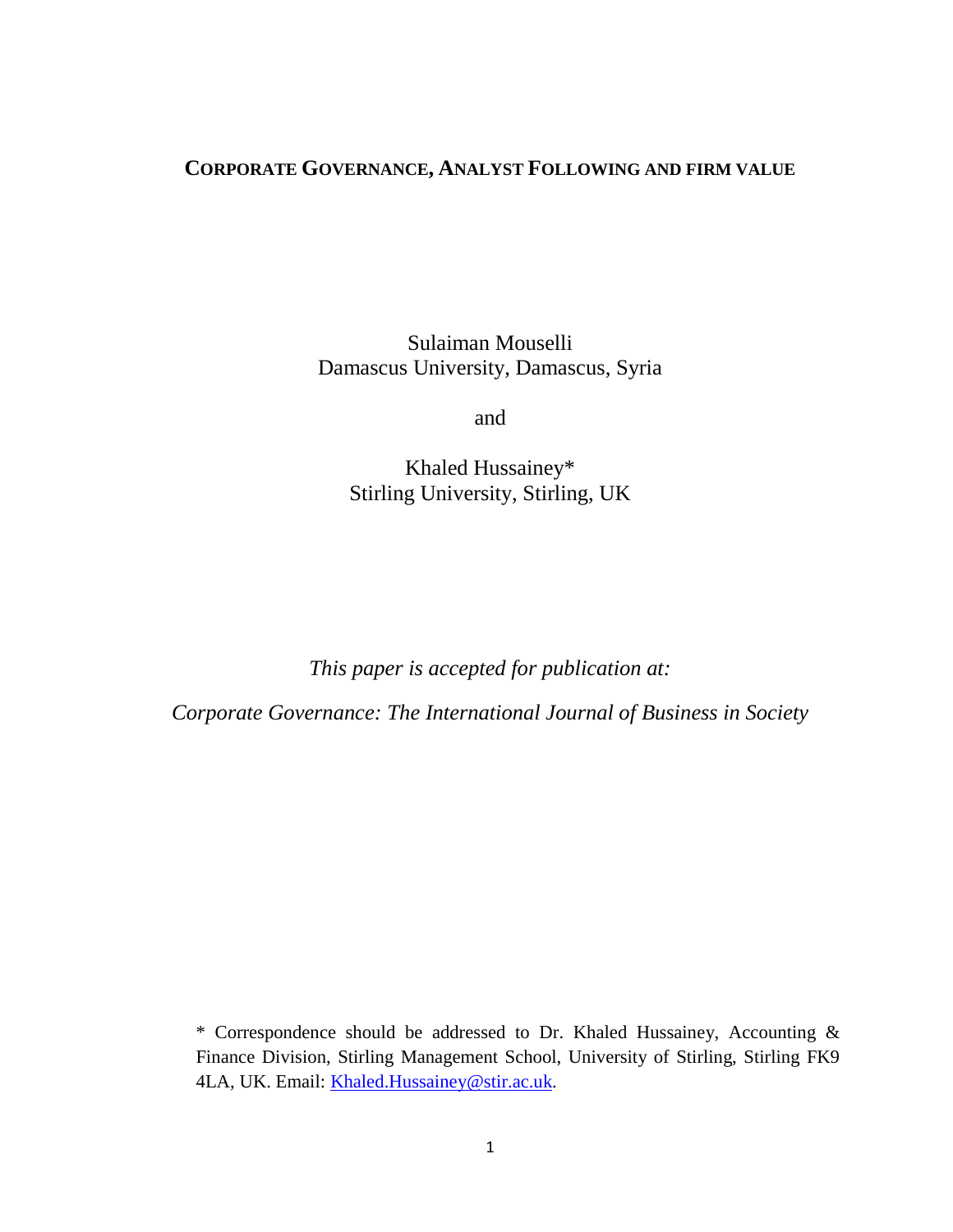# **Abstract**

**Purpose:** We examine the impact of a firm's corporate governance mechanisms on the number of financial analysts following UK firms. We also examine the potential effect of the number of analyst following firms in the United Kingdom (UK) on the association between corporate governance mechanisms and firm value.

**Methodology:** We use multiple regression models to examine the association between corporate governance, analyst coverage and firm value for a large sample of UK firms listed in London Stock Exchange with financial year-ends between January 2003 and December 2008.

**Findings:** We find that the aggregate level of corporate governance quality is positively associated with the number of analysts following UK firms. We also find that compensation score is the main component that affects the number of analysts following UK firms. Our results suggest that financial analysts are particularly concerned with how much compensation that executives and directors receive. This is consistent with Jensen and Meckling (1976) who argue that CEO compensation can be used as effective mechanisms for mitigating agency costs. Hence higher levels of CEO compensation attract attracts more financial analysts to follow the firm. Surprisingly, when we examine the joint effect of both corporate governance quality and the number of analysts following on firm value, we find no significant effect for both variables on firm value.

**Originality**: We contribute to prior research by providing the first empirical evidence on the impact of disaggregated levels of corporate governance on analysts following and firm value for a large sample of UK firms.

**Keywords:** corporate governance; analyst following, firm value, United Kingdom.

**Classification:** Research paper.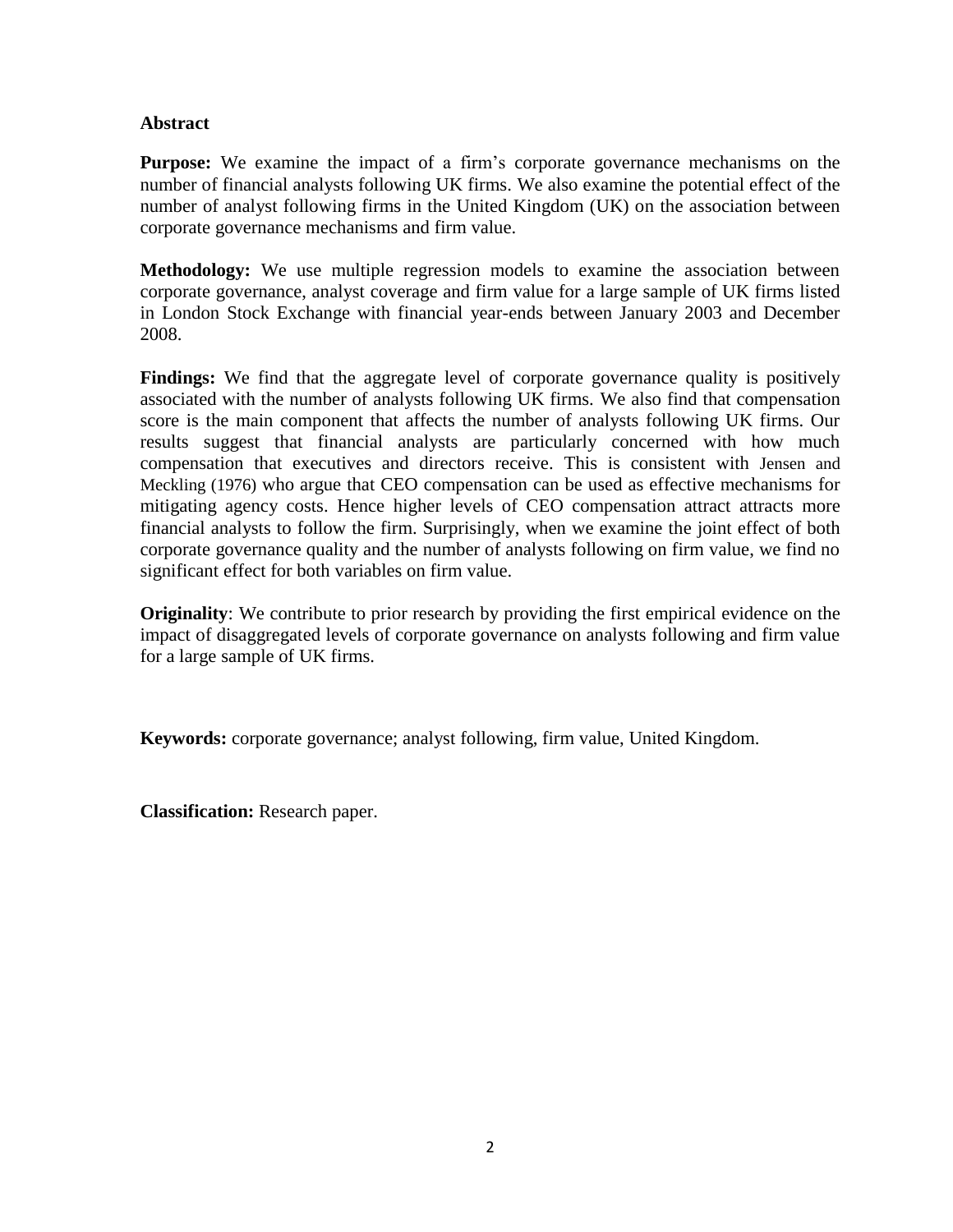# **1. Introduction**

The present paper aims to examine the effect of a firm's corporate governance (CG) mechanisms on the number of analysts following UK firms. It also examines the potential impact of analysts following UK firms on the association between CG mechanisms and firm value. The study uses the agency theory to examine these associations.

Based on the agency theory, the existence of high quality CG mechanisms should mitigate the agency costs in the relation between the principal (shareholders) and their agents (managers) (Jensen and Meckling, 1976). High quality CG mechanisms are highly valued by the stock market. For example, prior research finds that CG is a key determinant for firm valuation (Lang et al, 2003), cost of equity (Bowen et al, 2006), market liquidity (Roulstone, 2003) and firms 'credit ratings (Ashbaugh-Skaife et al (2006).

Another stream of literature studies on the usefulness of CG mechanisms to the stock market tend to focus on financial analysts. This is because financial analysts are widely considered to be a very influential user group in stock markets. They represent and influence investors' believes and activities (e.g., Schipper, 1991; Hirst et al., 1995; and Lang and Lundholm, 1996). This line of research finds that CG affects the accuracy of analyst forecasts (Bhat et al, 2006 and Byard et al, 2006); the number of analysts following firms and firm value (Lang et al., 2004; Haw et al., 2004; Yu, 2007 & 2010 and Boubaker and Labegorre, 2008). On the current study, we extend this line of literature by examining the association between corporate governance, analyst following and firm value in the UK.

The first version of the UK Corporate Governance Code was introduced by the Cadbury Committee In 1992; its paragraph 2.5 is still the classic definition of the context of the Code (FRC, 2010):

*"Corporate governance is the system by which companies are directed and controlled. Boards of directors are responsible for the governance of their companies. The shareholders' role in governance is to appoint the directors and the auditors and to satisfy themselves that an appropriate governance structure is in place. The responsibilities of the board include setting the company's strategic aims, providing the leadership to put them into effect, supervising the management of the business and reporting to shareholders on their stewardship. The board's actions are subject to laws, regulations and the shareholders in general meeting".*

The present paper utilizes the unique UK regulatory framework in which it combines high standards of corporate governance with relatively low associated costs (FRC, 2006). In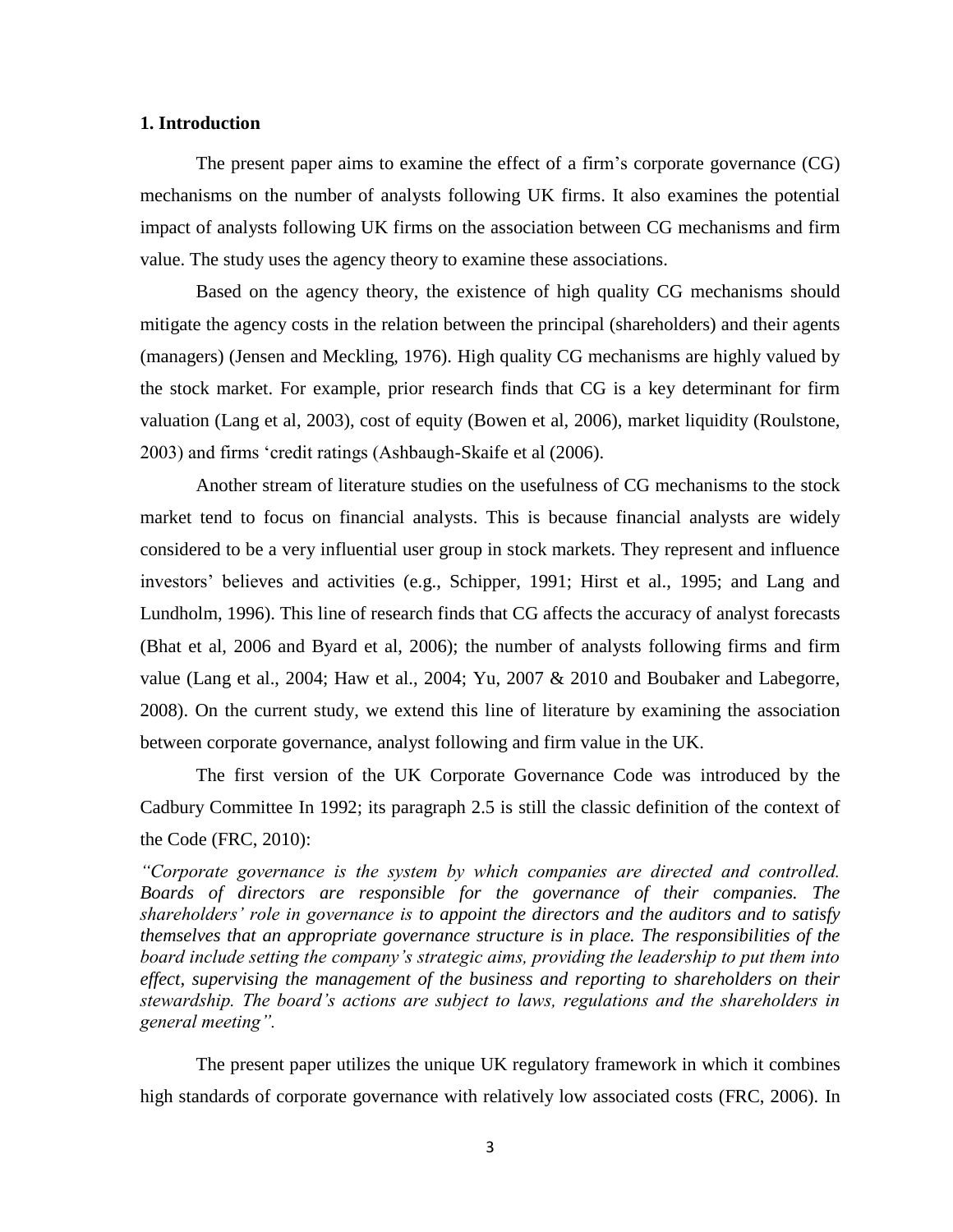addition, it is argued that the UK outperforms other countries in terms of governance standards, while compliance costs are estimated to be lower in the UK compared to other countries with comparable standard (FRC, 2006). This context enables the present study to contribute to existing corporate governance research by examining whether corporate governance mechanisms affect analyst following and firm value.

This research is important for its potential policy implications. It helps to inform regulators (and managers) about the benefits of improving the quality of corporate governance mechanisms to firms. In this way it provides part of the information needed for a more cost-benefit analysis of the use of different corporate governance mechanisms by UK firms. We test to see if levels of corporate asymmetric information (measured by the number of analysts following UK firms) can be reduced through corporate governance mechanisms. We also test the joint effect of both corporate governance mechanisms and the number of analysts following on UK firm value.

Analyst following is considered as one of the most important determinants of corporate valuation (i.e., Claessens et al, 2002; Lang et al, 2003), the cost of equity capital (i.e., Bowen et al., 2008), market liquidity (i.e., Attig, et al. 2006), and dividend payment decision (i.e., Basiddiq and Hussainey, 2010). In addition, prior research finds that firms with high quality corporate governance mechanisms are more likely to be followed by a large number of financial analysts and that higher analyst following is associated with higher valuation for firms facing governance problems (Lang et al, 2004). Lang et al (2004) is the first to study the association between corporate governance, analyst following and firm value in the UK. Their analysis was focus on a sample of 638 firms with financial year ends on 1996. However, they did not examine a full set of corporate governance mechanisms.

Another stream of research in the UK examines the association between corporate governance and corporate voluntary disclosure (i.e. Hussainey and Al-Najjar, 2010; Hussainey and Wang, 2010; Li, et al, 2008). However, these studies use the level of corporate disclosure as a proxy for the number of financial analysts following UK firms. In addition, they limit their analysis to a subset of corporate governance mechanisms.

In the present paper, we respond to a recent call for research that explains the impact of corporate governance mechanisms on analyst following for a longer time period and larger sample size (Yu, 2010). In particular, we investigate whether firms that possess strong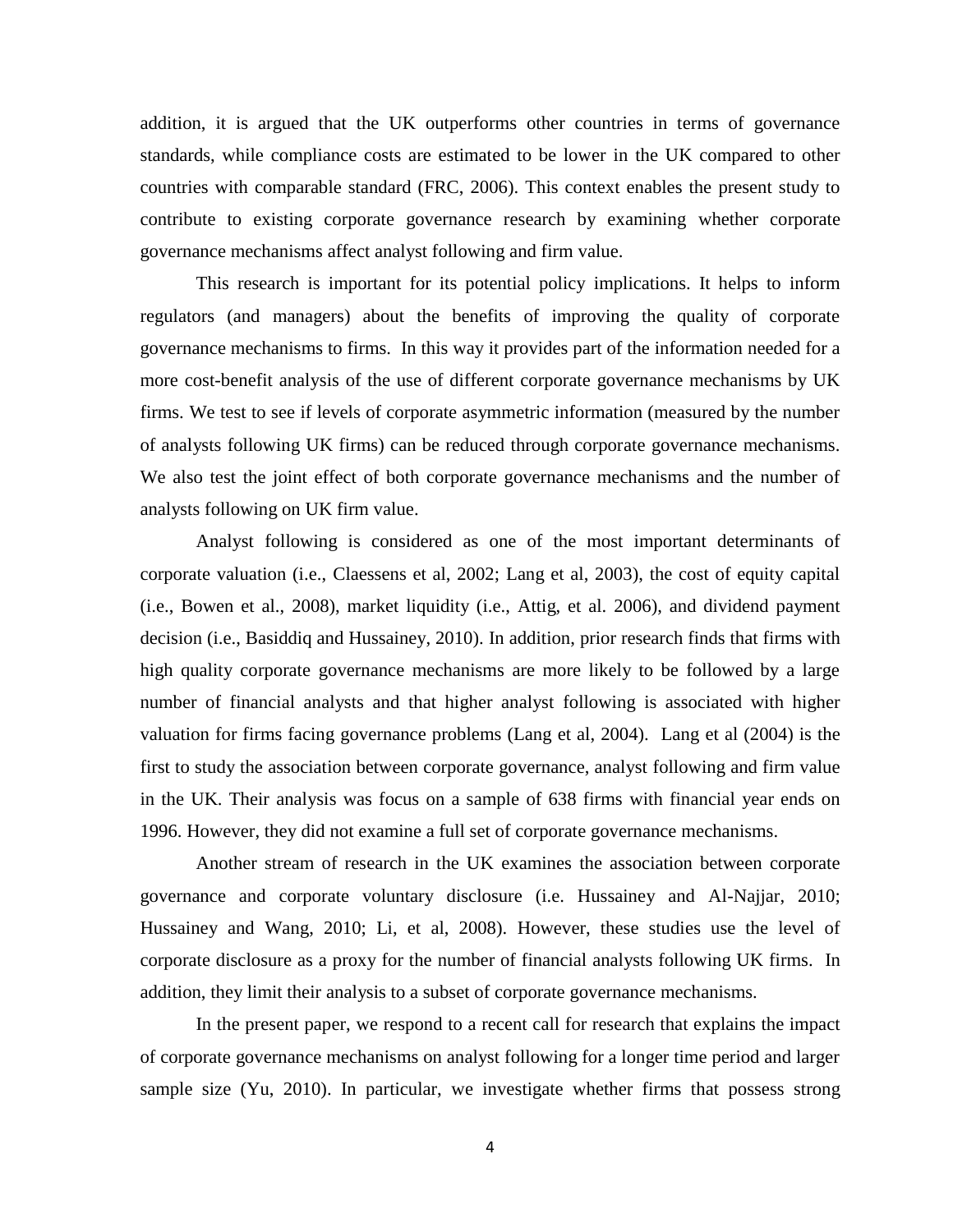internal and external corporate governance mechanisms have better capital market performance as a result of more analysts' following and better firm value relative to firms with weak corporate governance mechanisms. We contribute to corporate governance research by offering new evidence on the association between corporate governance, analyst following and firm value for a large sample of UK firms. An important feature of this paper is that it uses data of the largest corporate governance data provider to institutional investors, Corporate Governance Quotient (CGQ) offered by RiskMetrics Group. This database contains 55 CGQ governance factors which span eight categories of corporate governance including board, compensation, takeover and audit. We use an overall measure of corporate governance quality score as well as individual sub-scores to examine which CGQ governance factors are significantly associated with analyst following and firm value for UK firms.

Using a sample of 1514 UK listed firms; we find that there is a positive association between the quality of overall corporate governance mechanisms and the number of financial analysts covering UK firms. This suggests that financial analysts have greater incentives to follow better-governed UK firms. However, we find that not all corporate governance mechanisms affect analyst following. In particular, we find that compensation mechanism is the only significant variable in all regression models. In addition, following Lang et al. (2004) we use a regression model that takes into account the endogeneity between analyst following and firm value. However, we find no valuation effect when financial analysts cover UK firms with good corporate governance mechanisms. This suggests that financial analysts serve as a monitoring device and act as substitute mechanism for corporate governance when valuing firms.

The rest of the paper is organised as follows. Section 2 reviews relevant literature and develops our research hypotheses. Section 3 describes data and the sample selection. Section 4 describes the research design. Section 5 presents the empirical results. Section 6 concludes and suggests lines for further research.

# **2. Relevant Literature and Hypotheses**

#### **2.1 Analyst following and corporate governance**

There are three reasons why quality of corporate governance may affect the number of analysts following the company. First of all, Fan and Wong (2002) and Willekens et al.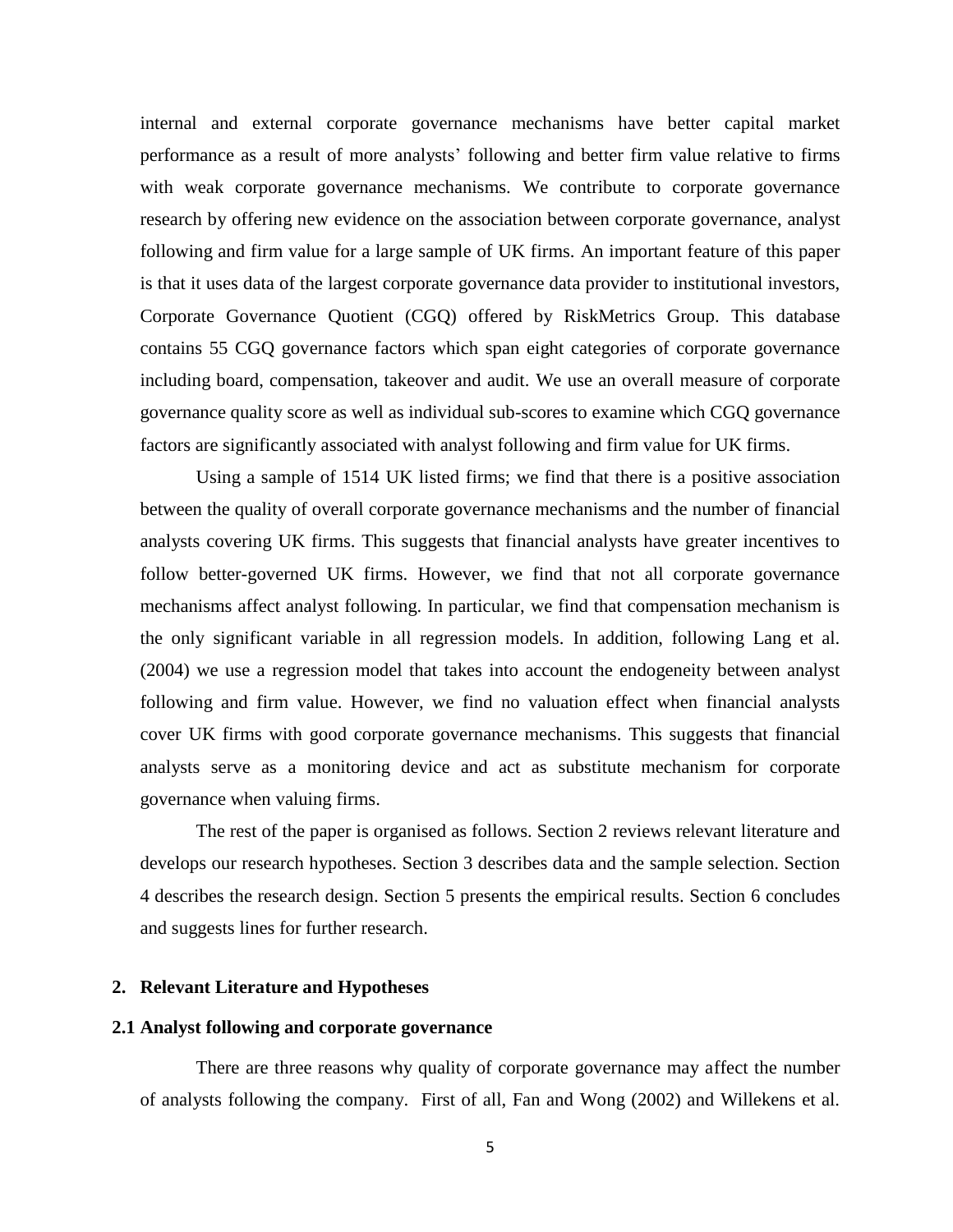(2005) argue that firms tend to disclose a better quality information if they implement effective corporate governance mechanisms. This will consequently reduce the cost for an analyst to follow such firms. Second, firms with effective corporate governance mechanisms are more able to directly monitor their managers, which in turn, align the managers' interests with the shareholders' interests and reduce the agency problem arising from the separation of ownership.

Third, McNichols and O'Brien (1997) argue that analysts allocate their efforts on the basis of their expectations of the firm's future performance and they are inclined to add firms they view favourably. Klapper and Love (2004) and Durnev and Kim (2005) suggest that analysts prefer to follow better-governed firms because they are associated with better management, and hence better future economic viability. For the above three reasons, we expect a positive association between the number of analyst following and the quality of corporate governance. Our first hypothesis is stated as follows:

*H1: Analyst following is positively associated with the quality of corporate governance.*

# **2.2 Analyst following, corporate governance and firm value**

There is an important role for financial analysts in conveying firms' performance to the market. Analysts substitute for corporate governance and play a governance role in the market. This substitution effect has been documented by two recent studies. Lang et al. (2004) provided evidence that the negative effect of lower investor protection on valuation is mitigated when analyst following is greater. Knyazeva (2007) finds that analysts substitute corporate governance in their impact on firm performance.

If the number of analyst following plays a disciplinary role on misbehaving managers and rewards value creation, the presence of internal governance mechanisms should lower the marginal benefit of more analyst following, and vice versa. Hence, we anticipate a negative joint impact of analyst following and corporate governance on valuation. Our second hypothesis is stated as follows:

*H2: The relation between the quality of corporate governance and valuation is less pronounced for firms with greater analyst following than for firms with lower analyst following.*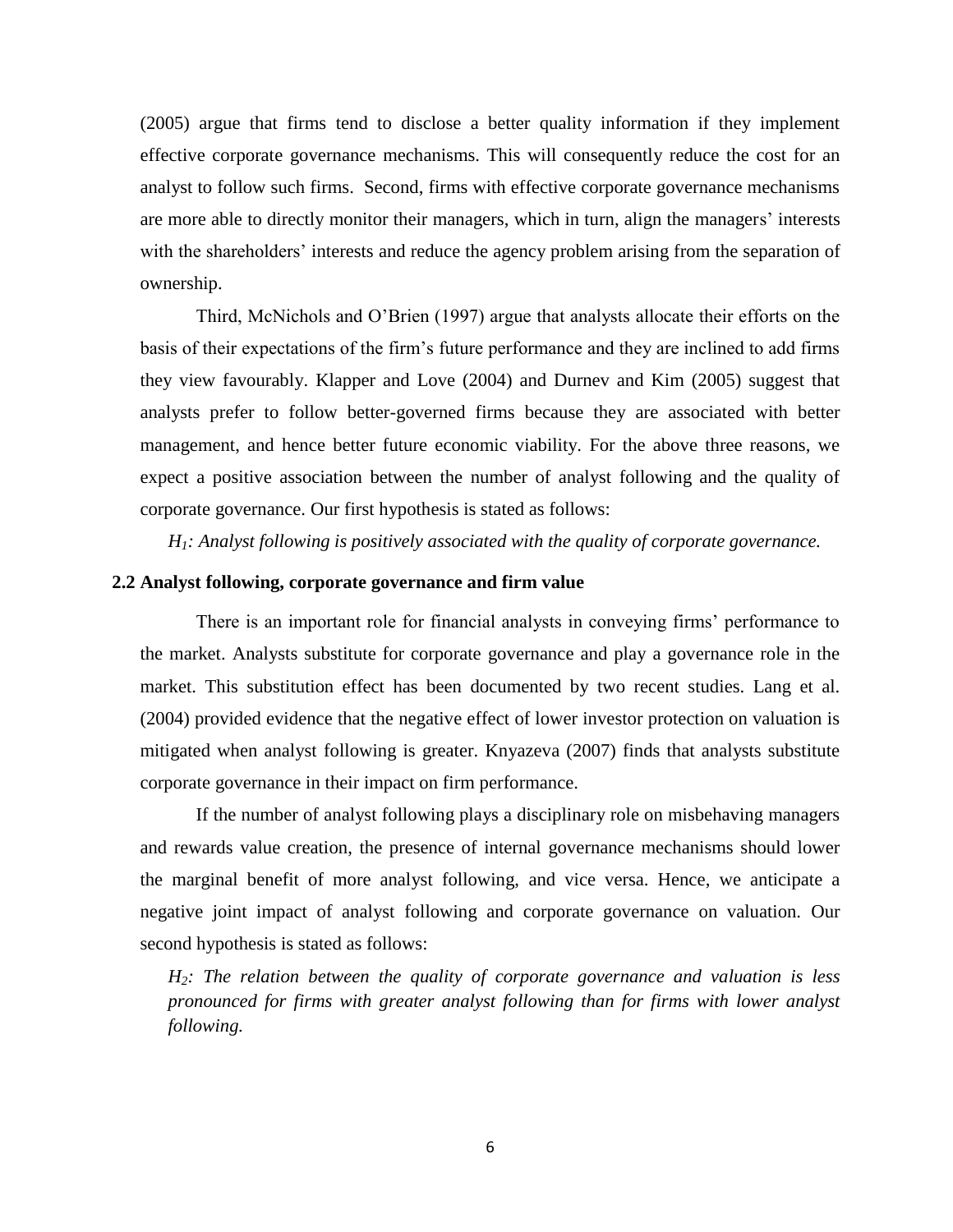#### **3. Data and Sample**

Our sample of companies comprises the FTSE All Share constituent firms. Corporate governance data is collected from the largest corporate governance data provider to institutional investors, Corporate Governance Quotient (CGQ) supplied by RiskMetrics Group. CGQ provides corporate governance ranking for more than 7,500 firms worldwide since 2003. Therefore, we our sample period starts with 2003. Year 2008 is the most recent year at the time of undertaking the analysis of the present paper. This database contains 55 CGQ governance factors which span eight categories of corporate governance including board, compensation, takeover and audit. Table 1 provides a summary of corporate governance ratings variables provided by RiskMetrics. .

# Insert Table 1 here

Analyst following data is collected from FactSet, a unique dataset provided by FactSet Research Systems Inc., which provides analytics to investment professionals to download, combine, and manipulate financial data for insight into global market including UK stock market. We merge the analyst following data with corporate governance data using companies' Sedol numbers. We merge 2852 firm-year observations for the number of analyst following with 2514 firm-year observations from QCG using Sedol numbers. This leads to an initial sample of 1577 firm-year observations.

To test hypothesis  $H_1$ , we use the natural logarithm of total assets as a proxy for firm size. We collect total assets from Worldscope (item no. WC02999). We remove firms with missing total assets data, this ends up with a sample of 1514 firm-year observations (see Panel A in Table 2).

To test hypothesis  $H_2$ , we collect accounting data from Worldscope. In particular, we calculate Tobin's Q as total assets (Worldscope item WC02999) less the book value of equity (Worldscope item WC05476) multiplied by the number of shares outstanding plus the market value of equity (MV) divided by total assets. We use Total debt (Worldscope item WC03255) to compute total Debt/total Assets ratio (DA) and Capital expenditure (Worldscope item WC04601) to compute Capital expenditure/Total Assets ratio (CA). We remove firms with missing accounting data, this leads to a sample of 1505 firm-year observations (see Panel B in Table 2).

# Insert Table 2 here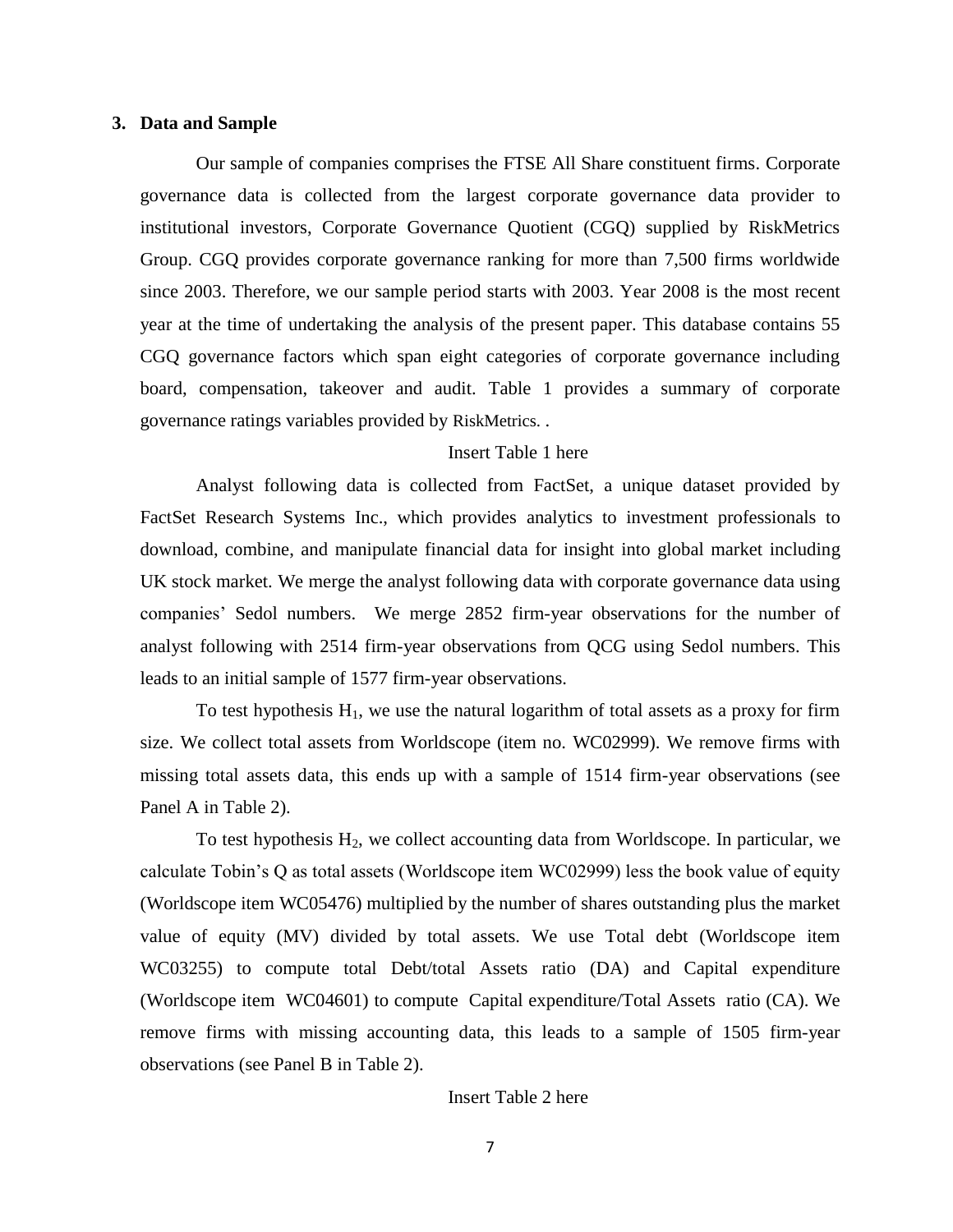# **4. Research Design**

### **4.1 Models employed to test H<sup>1</sup>**

To test  $H_1$ , we employ the following model:

$$
Following_i = a_0 + a_1 CG_i + a_2 Size_i + \varepsilon_i \tag{1}
$$

*Where:* 

*Following is defined as the number of analysts following UK firms collected from FactSet dataset. CG is the aggregated CG ranking provided by CGQ. Size is the natural logarithm of total assets* 

CGQ also provides sub-scores for each firm in four particular governance areas; board, takeover defences, executive and director compensation and ownership, and audit. These subs-cores are expressed in numbers from 1-5 (5 indicates firm in the top quintile in a governance area while 1 indicates firm is in the bottom quintile in a governance area).

In order to understand which of these components better explains the number of analyst following, we run model (1) by replacing the overall ranking of corporate governance with sub-scores pertaining to different aspects of corporate governance. We expect a positive sign with each individual corporate governance variable. That is we expect  $b_1$  through  $b_4$  to be positive in the following model:

Following  $_i = b_0 + b_1$ Board  $_i + b_2$ Compensation  $_i + b_3$ Takeover  $_i + b_4$ Audit  $_i + b_5$ Size  $_i + \varepsilon_i$  (2)

*Where:* 

*Following is defined as the number of analysts following UK firms collected from FactSet dataset. Board is the Board Composition sub-score Composition is the Executive and Director Composition sub-score Takeover is the Anti-Takeover Provisions sub-score Audit is Audit committee/Audit fees/Audit Rotation/Auditor Ratification sub-score Size is the natural logarithm of total assets* 

Moreover, we construct another aggregate measure of corporate governance (NCG) from the addition of the four sub-scores (Board+Compensation+Takeover+Audit) and re-run regression (1) as follows:

$$
Following_i = c_0 + c_1 NCG_i + c_2 Size_i + \varepsilon_i
$$
\n<sup>(3)</sup>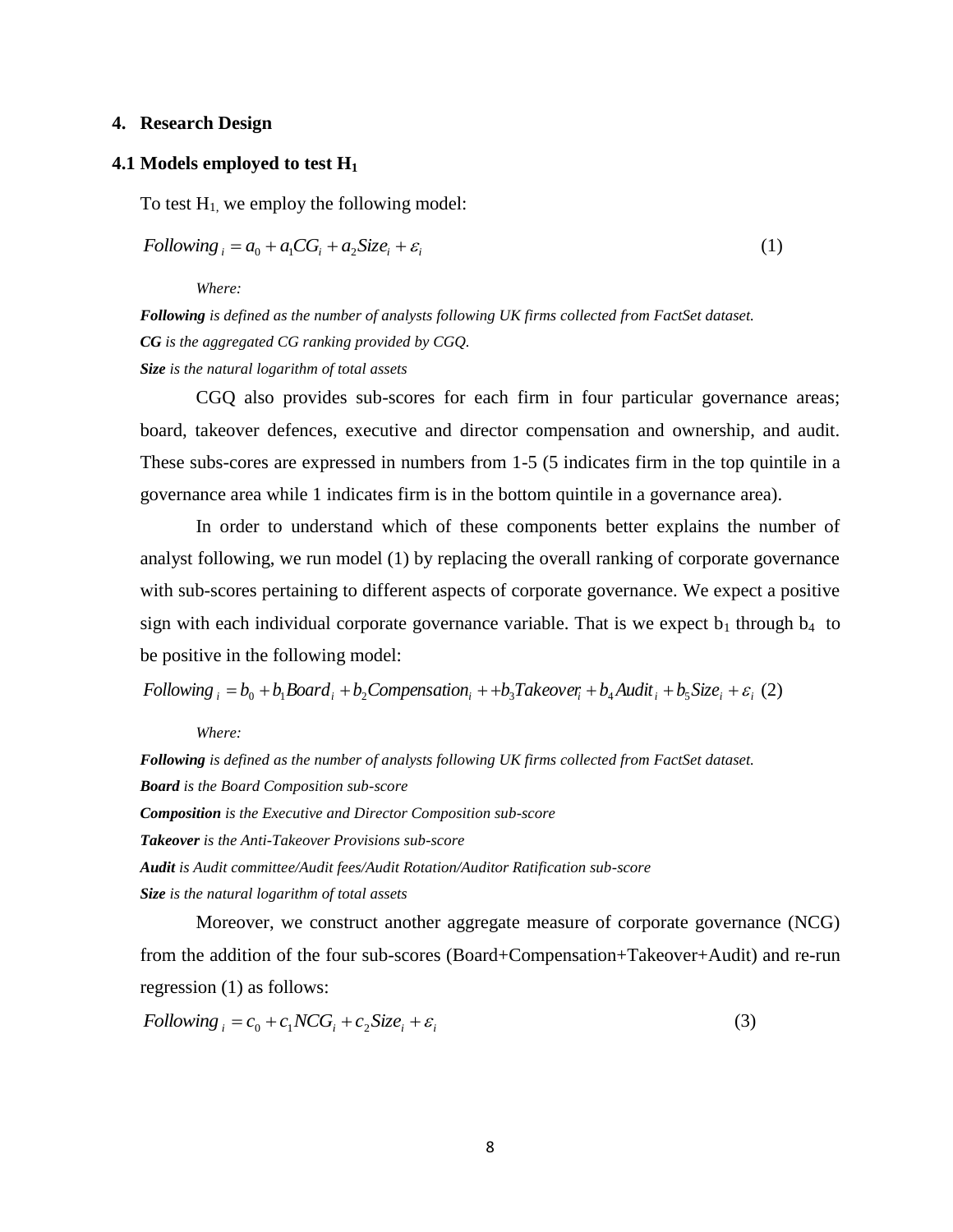We control for firm size in the above three models using the natural logarithm of total assets (in  $\pounds$  millions). Based on prior literature (e.g., Lang et al. 2003, 2004), we expect a positive sign for Size.

### **4.2 Models employed to test H<sup>2</sup>**

With a slight modification to Lang et al. (2004) to accommodate corporate governance variables, we run the following regression model:

Tobin'  $Q_i = d_0 + d_1 CG_i + d_2 Following_i + d_3 CGFollowing_i + d_4 Size_i + d_5 DA_i + d_6 CA_i + \varepsilon_i$  (4)

Tobin's Q is used to proxy for the market valuation of assets and is computed as total assets less the book value of equity plus the market value of equity divided by total assets. CG is measured by the corporate governance ranking published by QCG. Analyst following (Following) is defined as in equation (1).

In model 4, we use three control variables. Size is the natural logarithm of total assets. Size is expected to be positively related to Tobin's Q. To control for the possibility that creditors are able to lessen managerial agency problems or that debt provides valuable tax shields, we use the ratio of total debts to total assets (DA). We control for firm's potential investment opportunities using the ratio of capital expenditure to total assets (CA). We expect both DA and CA to have a positive sign (Lang et al., 2004).

We use another variable, (NCG), as a proxy for the quality of corporate governance which is the sum of the four dimensions (Board, Following, Compensation, and Audit), and we re-run the following new model:

Tobin'  $Q_i = h_0 + h_1 NCG_i + h_2 Following_i + h_3 NCGFollowing_i + h_4Size_i + h_5 DA_i + h_6 TA_i + \varepsilon_i$  (5)

We further partition NCG into its components and use each of this component one at a time instead of NCG in equation (5), to examine which of these components has more impact on firm value. The results are reported in columns (7-13) of Table 8. We expect these components to have a positive impact on firm value. Based on hypothesis  $H_2$ , we expect the coefficients of both  $d_3$  and  $h_3$  to be negative and significant.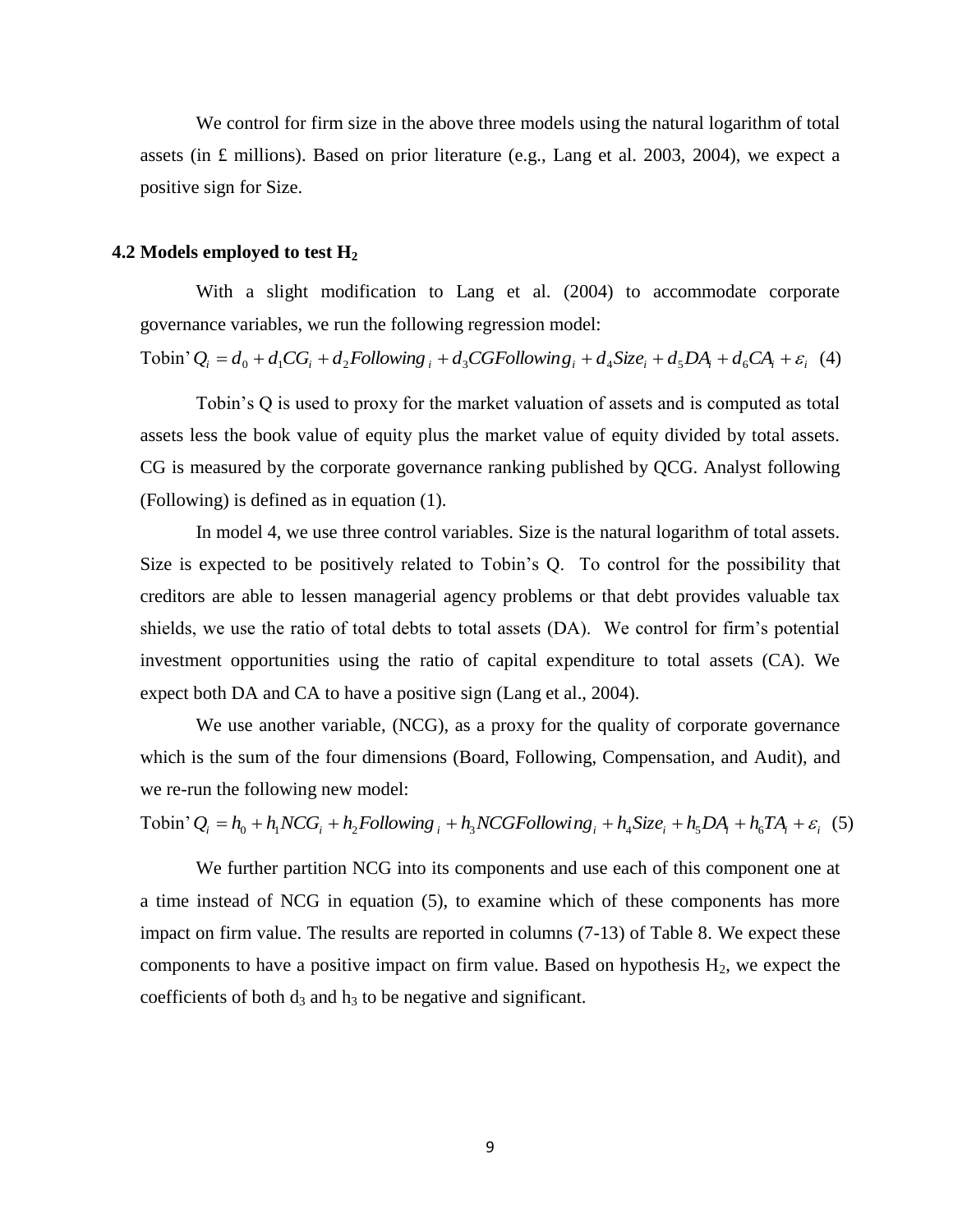#### **5. Empirical Results**

# **5.1 Analyst following and corporate governance**

Table 3 provides summary statistics of the variables used in the regression models. The number of analyst following ranges from the minimum of 0 to the maximum of 43 with a median of 9 which indicates that 50% of firms have less than 9 analysts following. The Corporate governance ranking (CG) has a high average of 85.664 and a median of 87.8 which shows that majority of firms in the sample are of high corporate governance quality which is expected given that all firms in CGQ are included in MSCI EAFE index. The second measure of corporate governance (NCG) ranges from 6 to 20 with a median of 18 which again confirms the lower cross sectional variation in corporate governance quality due to sample bias to high quality corporate governance firms. The four sub-scores of corporate governance ranges from 1 to 5 with a median of 5 for Board, Takeover, and Audit and a median of 4 for compensation. This indicates a higher level of cross sectional variation in Compensation compared to the three remaining components of corporate governance.

# Insert Table 3 here

Table 4 shows the correlation coefficients between the variables used in the regression models (1, 2 and 3). It can be noticed that there are significant relationship between all the variables in the regression models apart from the relationship between Compensation and both Takeover and Size.

#### Insert Table 4 here

Tables 5 & 6 show the empirical results related to hypothesis 1. Table 5 reports the results without using year dummies; while Table 6 shows the results after the inclusion of year dummies in the regression models. The results reported in columns (1-4) show that there is positive impact for the quality of corporate governance on analyst following with a coefficient of 0.701 on NCG which is significant at 1% level of significance. Adding size to the model in column (4) increases the explanatory power of the model as measured by adjusted R-squared from 3.34% to 33.75% but reduces the coefficient on NCG to 0.419 although it remains significant at 1% level of significance. Columns (5-8) show that corporate governance components have a significant impact on analyst following but only negative in the case of Takeover. When regress all corporate governance components on analysts following (model 10), we find that Board, compensation, and takeover are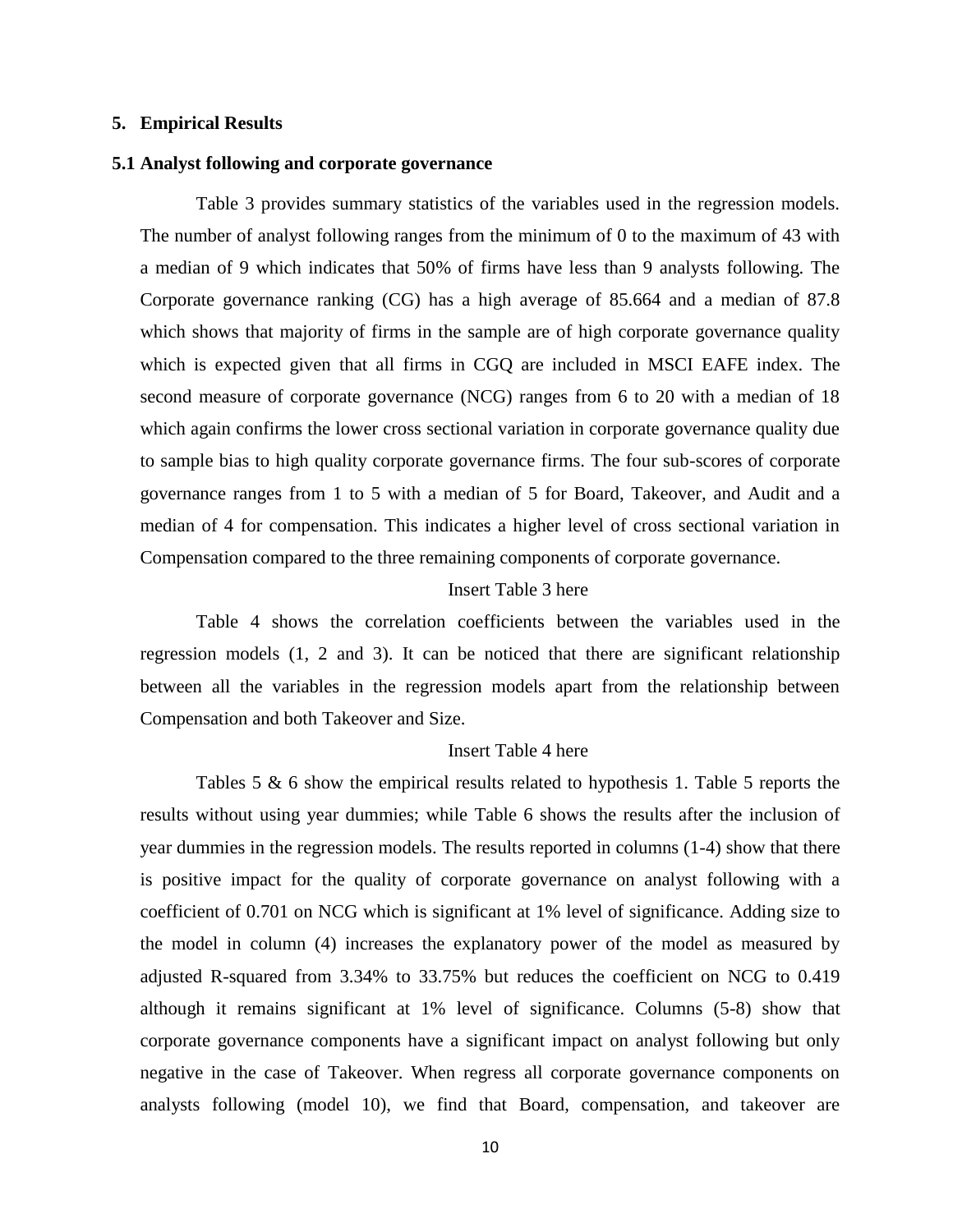significant while Audit is the only insignificant. When Adding Size to the model in column (11) only Board and compensation remain significant and the explanatory power of the model noticeably increased to 33.98%. Given the significant correlation between Board and Size, model 13 suggests Compensation and Size are the main factors that determine the number of analysts following. This finding implies that analysts are particularly concerned about how much compensation that executives and directors receive. The results in Table 5 are consistent with the correlation analysis in Table 4.

.The positive association between analyst following and corporate governance quality in the UK is consistent with Yu (2007, 2010) findings for common law countries which UK belongs to. This indicates that analysts play a more active role in countries with stronger investor protection and more effective legal systems (Chang et al. (2000); Barnive et al.  $(2005)$ ).

Insert Tables 5 & 6 here

# **5.2 Analyst following, corporate governance and firm value**

Table 7 shows descriptive statistics of the variables used to test hypothesis 2. The average number of analysts following a firm is 10.223. The firm with the largest analyst following is covered by 43 analysts and the firm with the smallest number of analyst following is covered by zero analysts. The mean of corporate governance ranking (CG) is 85.682 with a standard deviation of 11.754. These rankings range from 0 to 100, with a median of 87.9, the  $25<sup>th</sup>$  percentile of 80, and the  $75<sup>th</sup>$  percentile of 94.2 which indicates that the sample is dominated with high quality corporate governance. This is expected given that the sample is covered by MSCI EAFE index. The mean of Tobin's Q is 0.501, with a standard deviation of 2.123. It ranges from -45.808 to 3.491, with a median of 0.642, the  $25<sup>th</sup>$ percentile of  $0.450$  and the  $75<sup>th</sup>$  percentile of 0.775.

### Insert Table 7 here

Table 8 provides the correlation coefficients among the variables. First, CG is positively associated with Tobin's Q while is NCG is negatively associated with Tobin's Q and the same applies for its four components apart from Audit. Size and DA are the only variables with significant relation with Tobin's Q.

Insert Table 8 here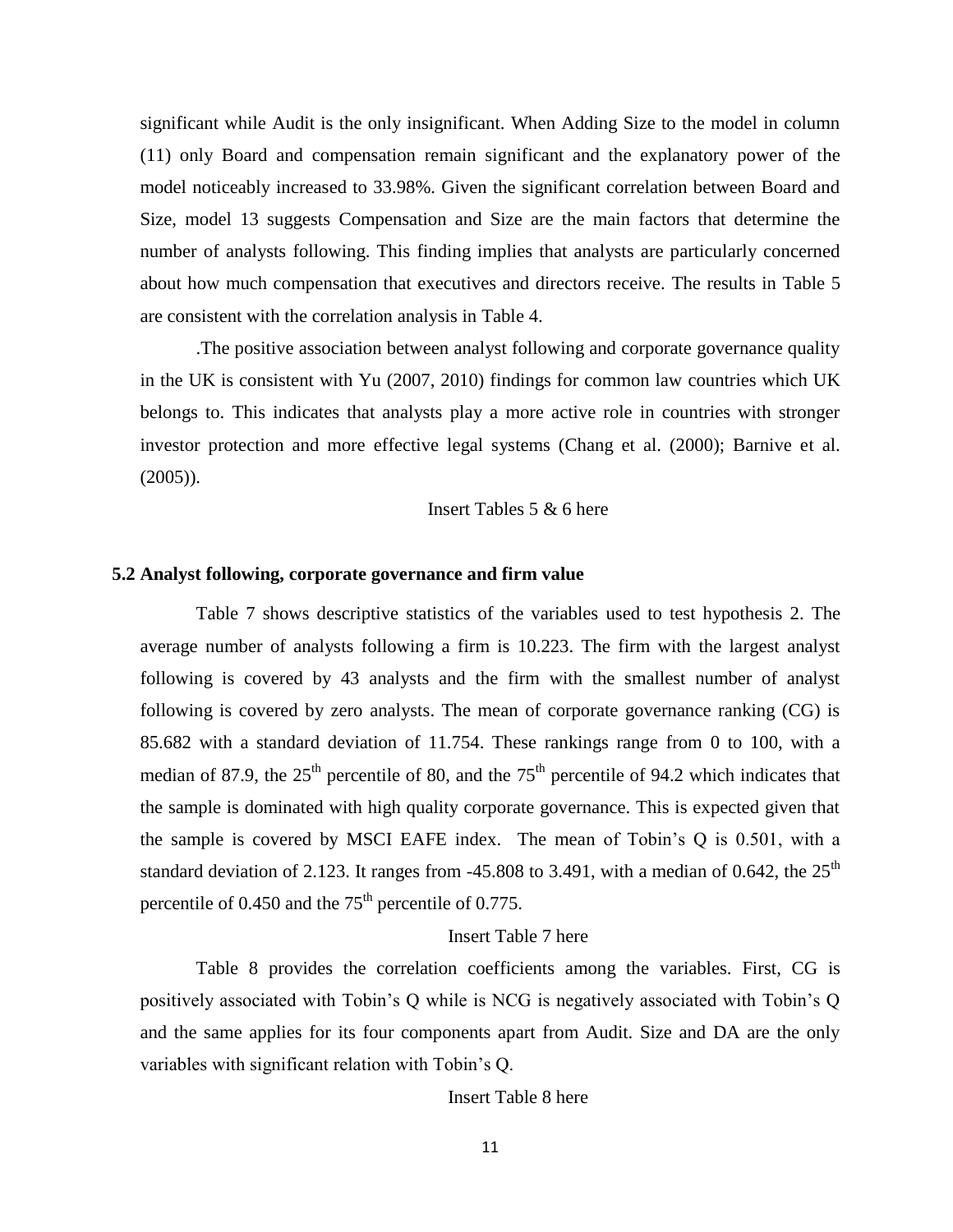Column 2 in Table 9 shows that CG and Following come with the expected positive sign but insignificant coefficients. This positive relationship is consistent with Lang et al. (2003), Klapper and Love (2004), Lang et al. (2004). The results from corporate governance components in columns (11) and (13) are similar. In the models without interaction terms (in unreported results), Following has a significant impact on firm valuation but of the wrong sign (negative). Moreover, Size is the only variable that is persistently significant in all models.

Table 9 provides empirical test on the conjecture that the positive market valuation effect of corporate governance is conditional on the number of analyst following. The results in column (2) and (4) support  $H_2$ . As expected, the interaction term CGFollowing and NCGFollowing has a negative coefficient but it is insignificant. This is inconsistent with Yu (2007) who find positive but still insignificant coefficient.

Insert Table 9 here

# **6. Conclusion**

Our paper builds on literature that investigates the link between corporate governance, analysts following and firm value. We extend this work in four important ways. First, we investigate the association between corporate governance mechanisms and the number of analysts following UK firms. In particular, we examine the extent to which better corporate governance quality attracts more financial analysts for covering UK firms. Second, we try to identify which component of corporate governance is more likely to affect analysts following. Third, we test the joint effect of corporate governance mechanisms and analysts following on UK firm value. Finally, we study the effect of different corporate governance sub-categories on firm value in the presence of analysts following.

The paper uses a sample of 1514 UK firms listed in London Stock Exchange. It finds that the overall level of corporate governance quality is positively associated with the number of analysts following UK firms. Among the four individual components of corporate governance, we find that compensation score seems to be the main component that affects analyst following. Our paper also shows that both better corporate governance quality and greater analyst following have no significant effect in enhancing UK firm value. Our results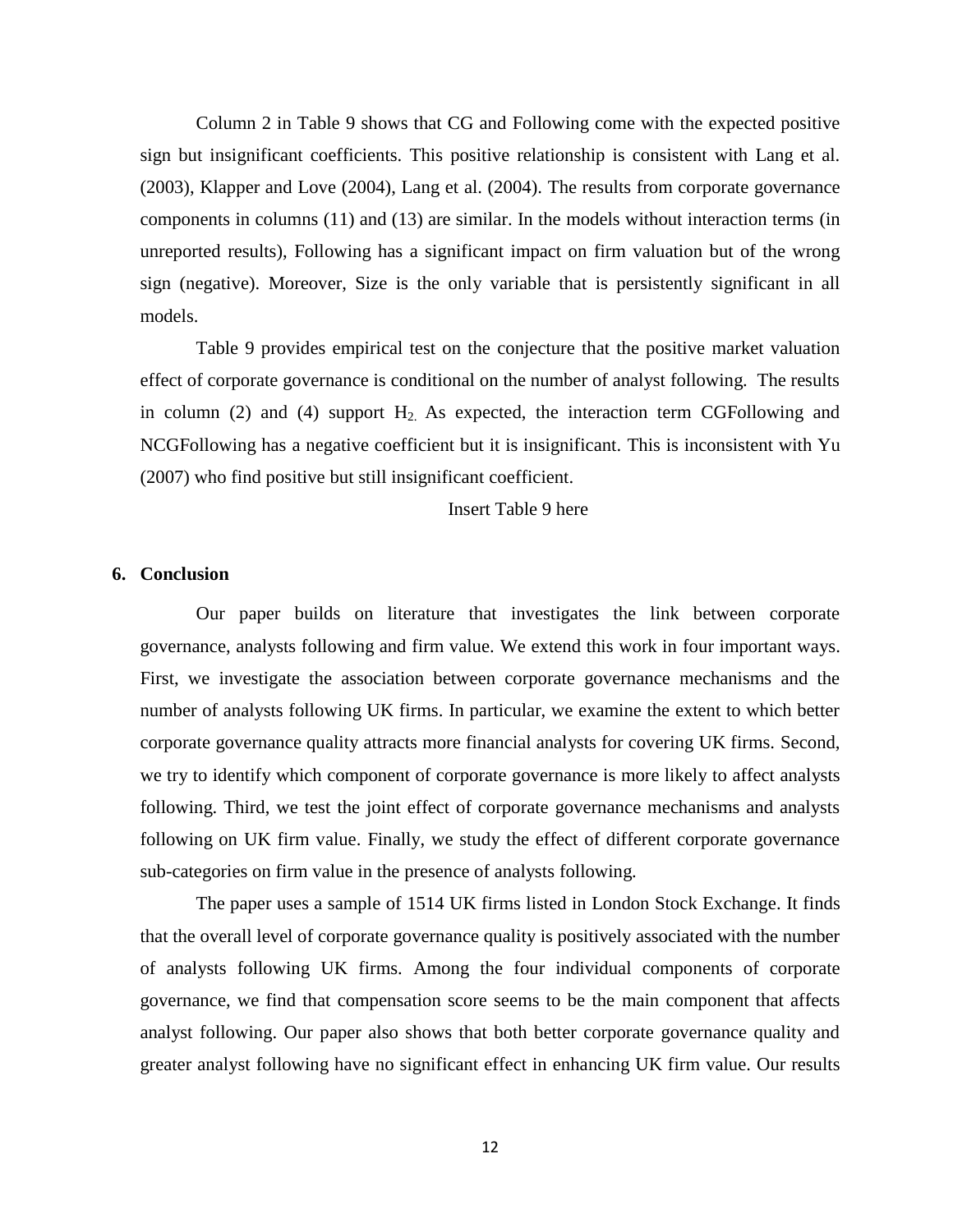add to the understanding of the expected role of financial analysts as additional monitoring mechanism in the stock market.

An interesting issue for future work would be to examine the extent to which the quality of corporate governance mechanisms affect financial analysts' stock recommendations (i.e. buy, sell or hold) and their earnings forecasts accuracy. In addition, it is worth to investigate the extent to which financial analysts actually use corporate governance information in reports. Using a content analysis approach, researchers can identify which CG mechanisms are reported in analysts reports and the extent to which these mechanisms are important for the stock market participants (i.e. current and future investors).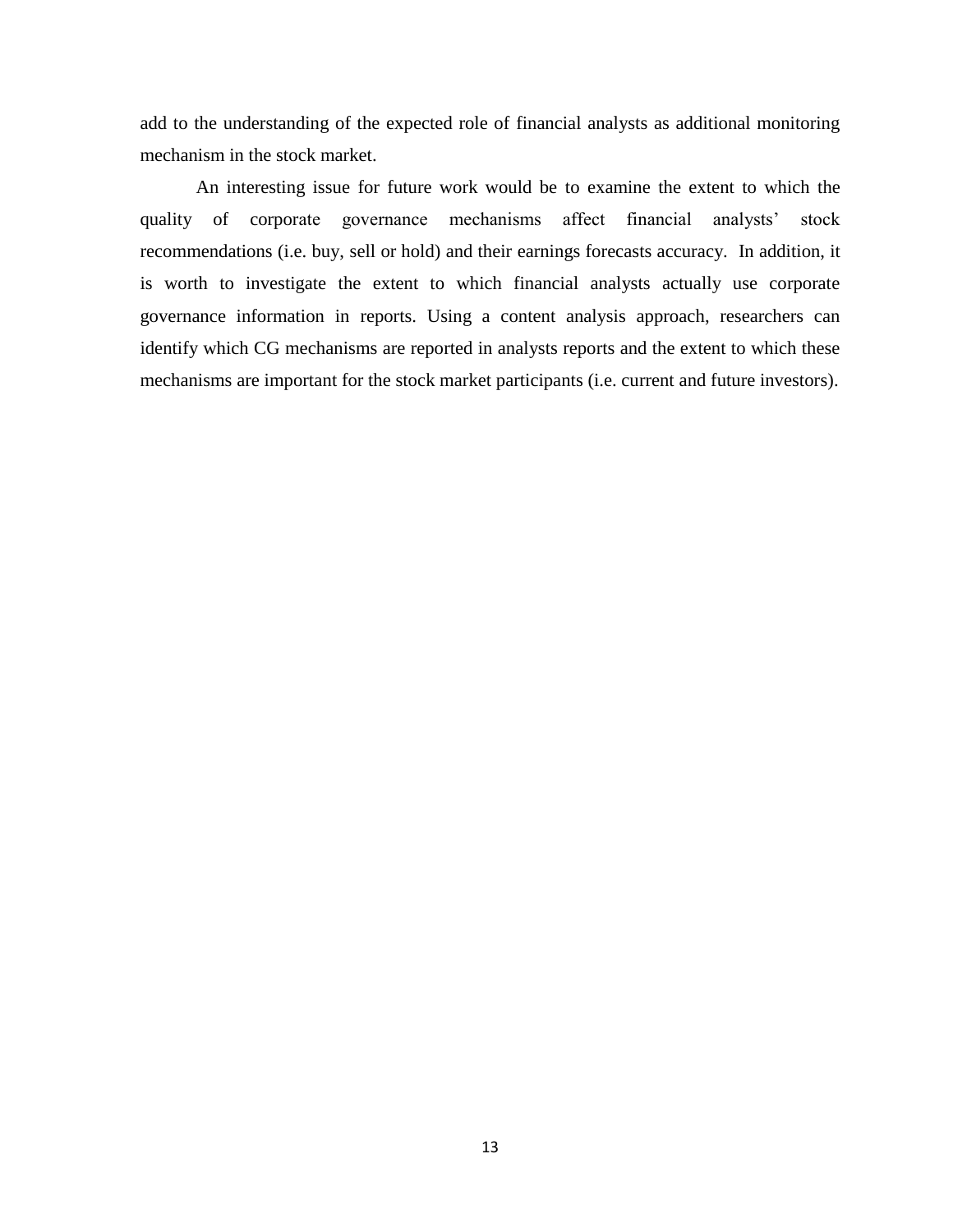# **References**

Attig, N., Fong, W., Gadhoum, Y. and Lang, L. (2006). 'Effects of large shareholding on information asymmetry and stock liquidity'. *Journal of Banking and Finance* 30, 2875-2892.

Barniv, R., Myring, M., and Thomas. W. (2005). 'The association between the legal and financial reporting environments and forecast performance of individual analysts'. *Contemporary Accounting Research* 22 (December): 727-758.

Basiddiq, H. and Hussainey, K. (2010). 'Is asymmetric information associated with UK dividend policy? *Journal of Applied Accounting Research,* forthcoming.

Boubaker, S. and Labegorre, F. (2008). 'Owne[rship structure, corporate governance and](http://www.sciencedirect.com/science?_ob=GatewayURL&_method=citationSearch&_urlVersion=4&_origin=SDTOPTWOFIVE&_version=1&_piikey=S0378426607002890&md5=06dfd404c91378ec6bb92cacece57613)  [analyst following: A study of French listed firms'](http://www.sciencedirect.com/science?_ob=GatewayURL&_method=citationSearch&_urlVersion=4&_origin=SDTOPTWOFIVE&_version=1&_piikey=S0378426607002890&md5=06dfd404c91378ec6bb92cacece57613). *Journal of Banking & Finance,* 32(6): 961-976.

Bowen, R., Chen, X. and Qiang, C. (2008). 'Analyst following and the cost of raising equity capital: evidence from underpricing of seasoned equity offerings'. *[Contemporary](http://www3.interscience.wiley.com/journal/123194409/home) Accounting [Research](http://www3.interscience.wiley.com/journal/123194409/home)*, 25 (3): 641 – 946.

Brown, L. and Caylor, M. L. (2004). ' Corporate governance and firm performance', Working paper, Georgia. State University, United State of America. Available at SSRN: http://ssrn.com/abstract=586423 or doi:10.2139/ssrn.586423.

Chang, J., Khunna, T. and Palepu. K. (2000). 'Analyst activity around the world'. Working paper. Harvard Business School.

Claessens , S., Djankov , S., Fan, J. P. H. and Lang, L. H. P. (2002). 'Disentangling the incentive and entrenchment effects of large shareholdings' *[The Journal of Finance](http://www3.interscience.wiley.com/journal/118483120/home)* [57 \(6\)](http://www3.interscience.wiley.com/journal/118942437/issue): 2741-2771.

Durnev, A., and Kim, H. (2005). 'To steal or not to steal: firm attributes, legal environment, and valuation'. *The Journal of Finance* 60: 1461-1493.

Fan, J., and Wong, T. (2002). 'Corporate ownership structure and the informativeness of accounting earnings in East Asia'. *Journal of Accounting and Economics* 33: 401-425.

FRC (Financial Reporting Council), (2006). *The UK Corporate Governance Code*, June.

FRC (Financial Reporting Council), (2010). *The UK Corporate Governance Code*, June.

Haw, I., Hu, B and Hwang, L. and Wu, W. (2004). 'Ultimate ownership, income management, and legal and extra-legal institutions', *Journal of Accounting Research*, [42\(2\)](http://www3.interscience.wiley.com/journal/118754439/issue):  $423 - 462.$ 

Hussainey, K. and Al-Najjar, B. (2010). 'Future-oriented information: determinants and use'. *Journal of Applied Accounting Research,* forthcoming.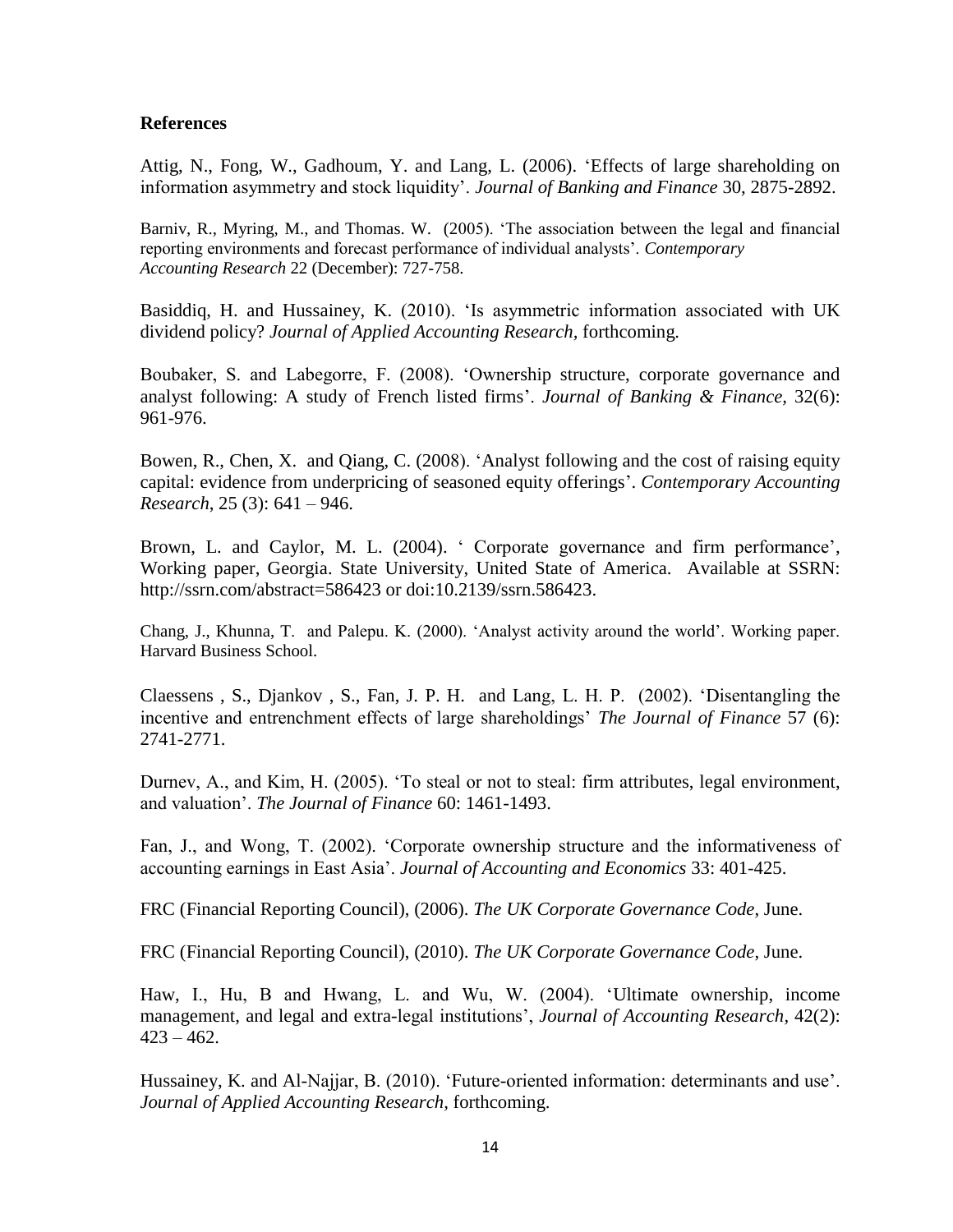Hussainey, K. and Wang, M. (2010). 'The impact of corporate governance on future-oriented disclosures: A large-scale UK study'. Working paper, Stirling University, UK.

Klapper, L., and Love., I. (2004). 'Corporate governance, investor protection, and performance in emerging markets'. *Journal of Corporate Finance* 10: 703-728.

Knyazeva, D. (2007). Corporate governance, analyst following and firm behavior. Working paper. New York University.

Lang**,** M. H., Lins, K. V.and Miller, D. P. (2003). 'ADRs, analysts, and accuracy: does cross listing in the United States improve a firm's information environment and increase market value?**'** *[Journal of Accounting Research](http://www3.interscience.wiley.com/journal/118502031/home)* [41\(2\)](http://www3.interscience.wiley.com/journal/118831358/issue): 317- 345.

Lang, M. H., Lins, K. V.and Miller, D. P. (2004). 'Concentrated control, analyst following and valuation: do analysts matter most when investors are protected least?' *Journal of Accounting Research* 42: 589-622.

Li, J., Pike, R. and Haniffa, R. (2008), 'Intellectual capital disclosure and corporate governance structure in UK firms', *Accounting and Business Research*, 38 (2): 137-159.

McNichols, M., and O'Brien, P. (1997). 'Self-selection and analyst following'. *Journal of Accounting Research* 35 (Supplement): 167-199.

Willekens, M, Bauwhede, H., Gaeremynck, A. and Gucht, L. (2005). 'The impact of internal and external governance mechanisms on the voluntary disclosure of financial and nonfinancial performance'. Working paper. Aston Business School (UK).

Yu, M. (2007). 'Analyst activity and corporate governance: a global perspective', PhD Dissertation, Kent State University, USA.

Yu, M. (2010). 'Analyst following and corporate governance: emerging-market evidence', Accounting Research Journal, 23 (1): 69-93.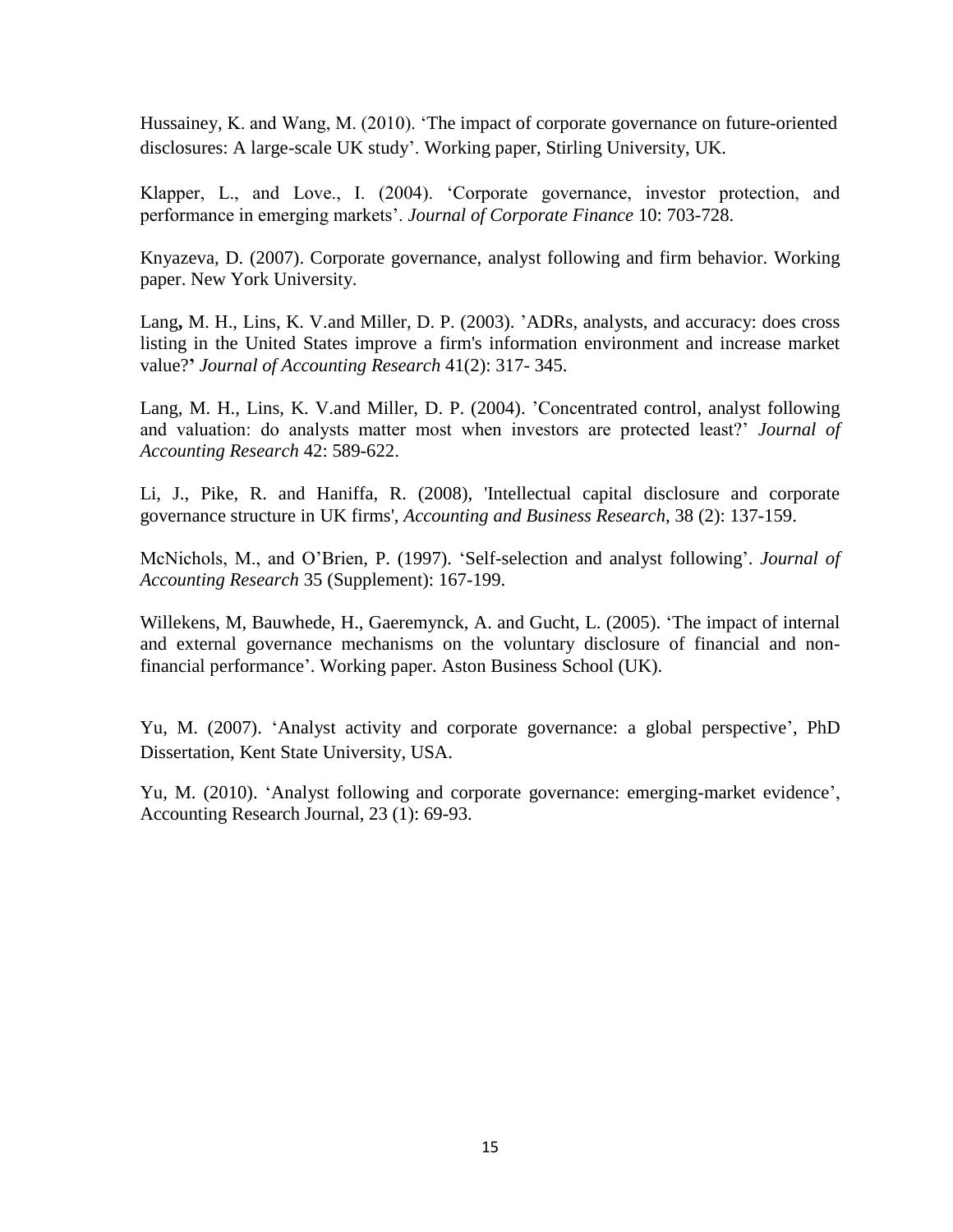| <b>Board</b>    |                                      |           | <b>Anti-Takeover Provisions</b>             |  |  |  |  |
|-----------------|--------------------------------------|-----------|---------------------------------------------|--|--|--|--|
| $\mathbf{1}$    | <b>Board Composition</b>             | 34        | Anti-Takeover Provisions Applicable Under   |  |  |  |  |
|                 |                                      |           | Country (local) Laws                        |  |  |  |  |
| $\overline{2}$  | Nominating Committee                 |           | <b>Executive and Director Compensation</b>  |  |  |  |  |
| $\overline{3}$  | <b>Compensation Committee</b>        | 35        | <b>Cost of Option Plans</b>                 |  |  |  |  |
| $\overline{4}$  | <b>Governance Committee</b>          | 36-37     | Option Re-pricing                           |  |  |  |  |
| $\overline{5}$  | <b>Board Structure</b>               | 38        | Shareholder Approval of Option Plans        |  |  |  |  |
| 6               | <b>Board Size</b>                    | 39        | <b>Compensation Committee Interlocks</b>    |  |  |  |  |
| 7               | <b>Changes In Board Size</b>         | 40        | <b>Director Compensation</b>                |  |  |  |  |
| 8               | <b>Cumulative Voting</b>             | 41        | Pension Plans For Non-Employee Directors    |  |  |  |  |
| 9               | Boards Served On - CEO               | 42        | <b>Option Expensing</b>                     |  |  |  |  |
| 10              | Boards Served On - Other<br>Than CEO | 43        | <b>Option Burn Rate</b>                     |  |  |  |  |
| 11              | Former CEO's                         | 44        | Corporate Loans                             |  |  |  |  |
| 12              | Chairman/CEOs Separation             |           | <b>Progressive Practices</b>                |  |  |  |  |
| 13              | <b>Board Guidelines</b>              | 45        | <b>Retirement Age for Directors</b>         |  |  |  |  |
| 14              | Response To Shareholder<br>Proposals | 46        | <b>Board Performance Reviews</b>            |  |  |  |  |
| 15              | <b>Board</b> Attendance              | 47        | Meetings of Outside Directors               |  |  |  |  |
| 16              | <b>Board Vacancies</b>               | 48        | <b>CEO Succession Plan</b>                  |  |  |  |  |
| 17              | <b>Related Party Transactions</b>    | 49        | <b>Outside Advisors Available to Board</b>  |  |  |  |  |
| <b>Audit</b>    |                                      | 50        | Directors resign upon job change            |  |  |  |  |
| 18              | <b>Audit Committee</b>               | Ownership |                                             |  |  |  |  |
| 19              | <b>Audit Fees</b>                    | 51        | Director Ownership                          |  |  |  |  |
| 20              | <b>Auditor Rotation</b>              | 52        | <b>Executive Stock Ownership Guidelines</b> |  |  |  |  |
| 21              | <b>Auditor Ratification</b>          | 53        | Director Stock Ownership Guidelines         |  |  |  |  |
|                 | <b>Charter/Bylaws</b>                | 54        | Officer and Director Stock Ownership        |  |  |  |  |
| 22-27           | <b>Features of Poison Pills</b>      |           | <b>Director Education</b>                   |  |  |  |  |
| 28-29           | Vote Requirements                    | 55        | <b>Director Education</b>                   |  |  |  |  |
| 30              | <b>Written Consent</b>               |           |                                             |  |  |  |  |
| 31              | <b>Special Meetings</b>              |           |                                             |  |  |  |  |
| $\overline{32}$ | <b>Board Amendments</b>              |           |                                             |  |  |  |  |
| 33              | <b>Capital Structure</b>             |           |                                             |  |  |  |  |

**Table 1: Ratings Variables Summary** 

**Source**: RiskMetrics Group - Corporate Governance Quotient (20<sup>th</sup> December 2007)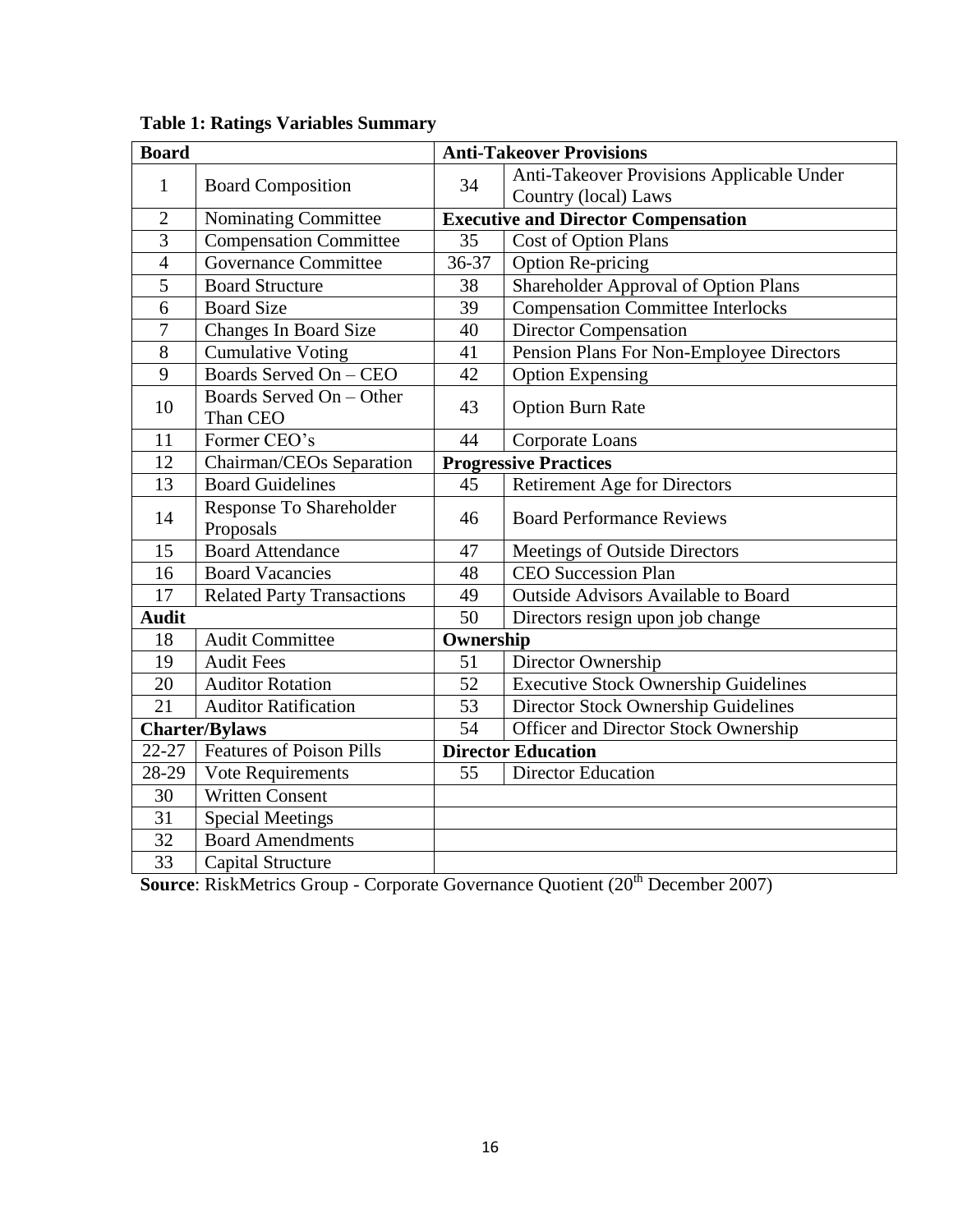# **Table 2: Sample selection**

# **Panel A: Sample selection for H1**

|                                             | No. of observations |
|---------------------------------------------|---------------------|
| Initial sample from FactSet                 | 2852                |
| Less: missing data on QCG                   | 1275                |
| Equals:                                     | 1577                |
| Less: Missing data for accounting variables | 63                  |
| <b>Final Sample</b>                         | 1514                |

# **Panel B: Sample selection for H2**

|                                             | No. of observations |
|---------------------------------------------|---------------------|
|                                             |                     |
| Initial sample from FactSet                 | 2852                |
|                                             |                     |
| Less: missing data on QCG                   | 1275                |
|                                             |                     |
| Equals:                                     | 1577                |
| Less: Missing data for accounting variables | 72                  |
|                                             |                     |
| <b>Final Sample</b>                         | 1505                |
|                                             |                     |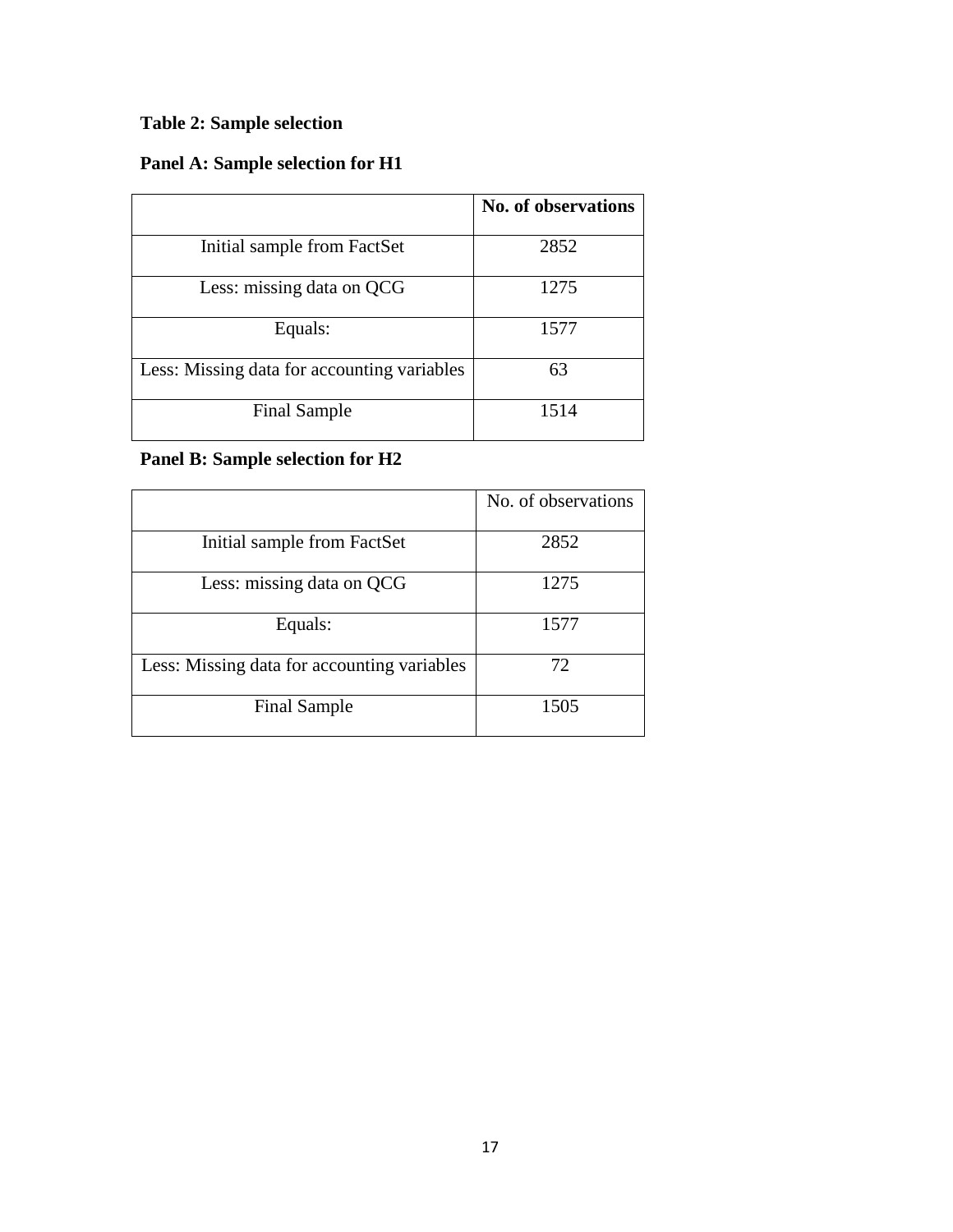|                 |             |                |              | 1 <sup>st</sup> |                | $3^{\rm rd}$ |            |
|-----------------|-------------|----------------|--------------|-----------------|----------------|--------------|------------|
| <b>Variable</b> | <b>Mean</b> | <b>Std dev</b> | Min          | quartile        | <b>Median</b>  | quartile     | <b>Max</b> |
| Following       | 10.167      | 6.846          | $\theta$     | 5               | 9              | 14           | 43         |
| CG              | 85.664      | 11.747         | $\theta$     | 80.8            | 87.8           | 94.2         | 100        |
| <b>NCG</b>      | 17.767      | 1.801          | 6            | 17              | 18             | 19           | 20         |
| Board           | 4.399       | 0.708          | 1            | $\overline{4}$  | 5              | 5            | 5          |
| Compensation    | 4.099       | 0.999          | $\mathbf{1}$ | $\overline{4}$  | $\overline{4}$ | 5            | 5          |
| Takeover        | 4.782       | 0.653          | 1            | 5               | 5              | 5            | 5          |
| Audit           | 4.487       | 0.749          | 1            | $\overline{4}$  | 5              | 5            | 5          |
| <b>Size</b>     | 14.082      | 1.938          | 10.146       | 12.693          | 13.832         | 15.073       | 21.596     |

**Table 3: Descriptive Statistics for H1**

Based on 1514 observations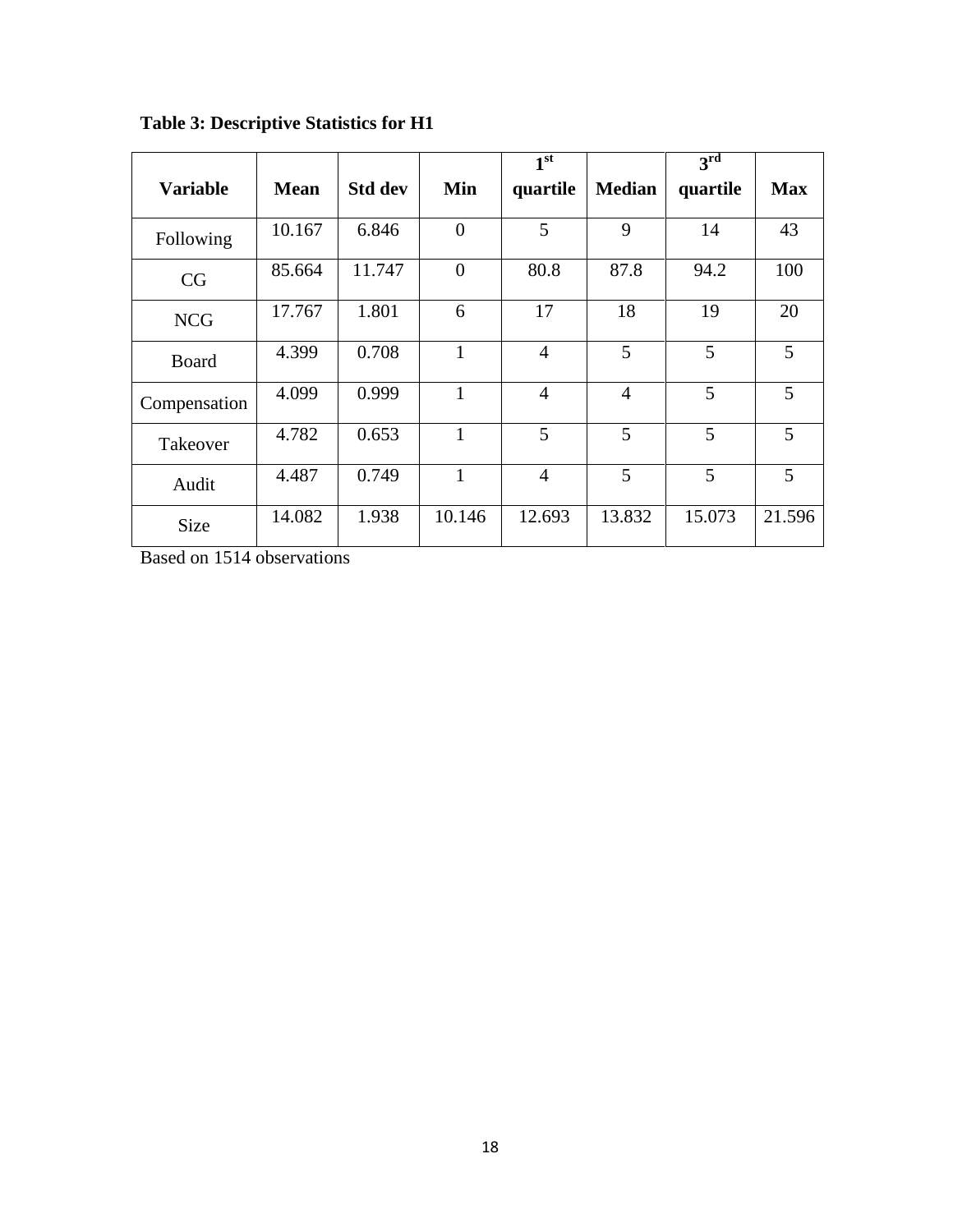# **Table 4: Correlation Matrix**

|              | Following | CG       | <b>NCG</b> | Board    | Compensation | Takeover  | Audit    | <b>Size</b> |
|--------------|-----------|----------|------------|----------|--------------|-----------|----------|-------------|
| Following    |           | $0.210*$ | $0.184*$   | $0.259*$ | $0.100*$     | $-0.101*$ | $0.152*$ | $0.571*$    |
| CG           |           |          | $0.712*$   | $0.608*$ | $0.391*$     | $0.156*$  | $0.480*$ | $0.189*$    |
| <b>NCG</b>   |           |          |            | $0.628*$ | $0.655*$     | $0.317*$  | $0.660*$ | $0.133*$    |
| <b>Board</b> |           |          |            |          | $0.147*$     | $-0.088*$ | $0.446*$ | $0.293*$    |
| Compensation |           |          |            |          |              | $-0.022$  | $0.123*$ | 0.016       |
| Takeover     |           |          |            |          |              |           | 0.001    | $-0.166*$   |
| Audit        |           |          |            |          |              |           |          | $0.166*$    |
| Size         |           |          |            |          |              |           |          |             |

\*\*\* = significant at the 1% level; \*\* = Significant at the 5% level; \*= Significant at the 10% level

| Table 5: The association between corporate governance and analyst following (H1) |  |
|----------------------------------------------------------------------------------|--|
|----------------------------------------------------------------------------------|--|

| Variable     | <b>Expected Sign</b> | (1)      | (2)        | (3)      | (4)        | (5)      | (6)      | (7)       | (8)    | (9)       | (10)      | (11)       | (12)       | (13)       |
|--------------|----------------------|----------|------------|----------|------------|----------|----------|-----------|--------|-----------|-----------|------------|------------|------------|
| Intercept    |                      | $-0.303$ | $-22.519*$ | $-2.288$ | $-24.971*$ | $-0.865$ | $7.349*$ | 15.206*   | 3.939* | 12.340*   | 1.116     | $-23.074*$ | $-18.249*$ | $-20.730*$ |
| CG           | $+$                  | $0.122*$ | $0.061*$   |          |            |          |          |           |        |           |           |            |            |            |
| <b>NCG</b>   | $+$                  |          |            | $0.701*$ | $0.419*$   |          |          |           |        |           |           |            |            |            |
| Board        | $\ddot{}$            |          |            |          |            | $2.508*$ |          |           |        |           | $2.161*$  | $0.792*$   |            |            |
| Compensation | $\ddot{}$            |          |            |          |            |          | $0.688*$ |           |        | $0.673*$  | $0.413**$ | $0.530*$   |            | $0.624*$   |
| Takeover     | $\ddot{}$            |          |            |          |            |          |          | $-1.054*$ |        | $-1.031*$ | $-0.835*$ | $-0.017$   |            |            |
| Audit        | $\ddot{}$            |          |            |          |            |          |          |           | 1.388* |           | 0.412     | 0.145      |            |            |
| Size         | $\ddot{}$            |          | 1.948*     |          | 1.966*     |          |          |           |        |           |           | $1.919*$   | $2.018*$   | $2.013*$   |
| Adj- $R^2$   |                      | 4.34%    | 33.63%     | 3.34%    | 33.75%     | 6.67%    | 0.94%    | 0.95%     | 2.25%  | 1.85%     | 7.65%     | 33.98%     | 32.60%     | 33.38%     |
| N            |                      | 1514     | 1514       | 1514     | 1514       | 1514     | 1514     | 1514      | 1514   | 1514      | 1514      | 1514       | 1514       | 1514       |

\*Without year dummy control variables (NCG is the sum of board, compensation, takeover, and audit), dependent variable is Analyst following. \*\*\* = significant at the 1% level; \*\* = Significant at the 5% level; \*=Significant at the 10% level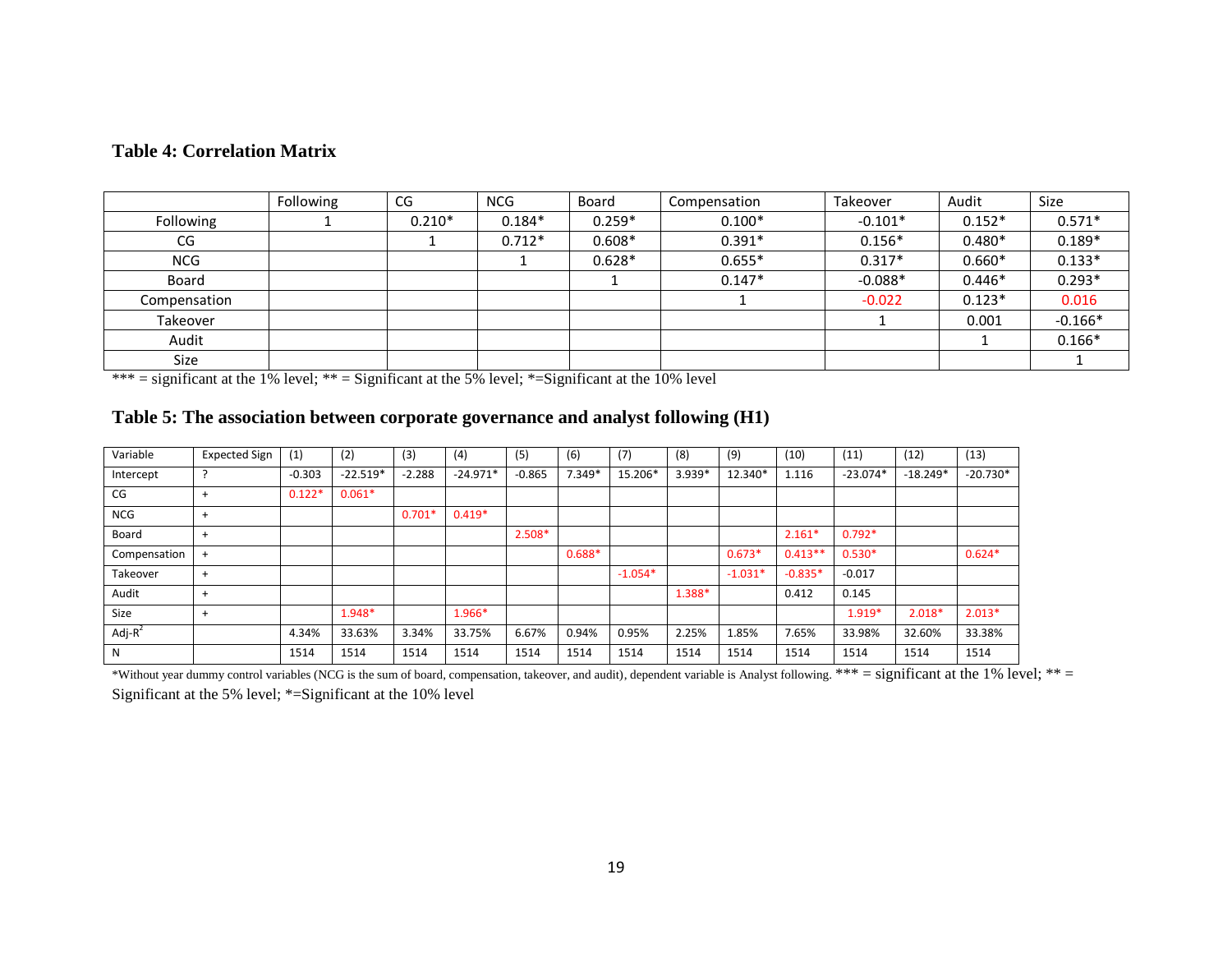| Variable           | (1)        | (2)        | (3)         | (4)        | (5)      | (6)        | (7)      | (8)        | (9)      | (10)        | (11)       | (12)       | (13)       |
|--------------------|------------|------------|-------------|------------|----------|------------|----------|------------|----------|-------------|------------|------------|------------|
| Intercept          | 1.245      | $-23.132*$ | $-1.247$    | $-25.286*$ | $-0.034$ | 8.582*     | 12.594*  | $5.145*$   | 10.301*  | $-0.020$    | $-24.343*$ | $-19.027*$ | $-21.339*$ |
| CG                 | $0.112*$   | $0.058*$   |             |            |          |            |          |            |          |             |            |            |            |
| <b>NCG</b>         |            |            | $0.693*$    | $0.397*$   |          |            |          |            |          |             |            |            |            |
| Board              |            |            |             |            | $2.302*$ |            |          |            |          | $2.105*$    | $0.763*$   |            |            |
| Compensation       |            |            |             |            |          | $0.564*$   |          |            | $0.576*$ | $0.361**$   | $0.463*$   |            | $0.544*$   |
| Takeover           |            |            |             |            |          |            | $-0.410$ |            | $-0.455$ | $-0.534***$ | 0.079      |            |            |
| Audit              |            |            |             |            |          |            |          | 1.238*     |          | 0.322       | 0.123      |            |            |
| Size               |            | $1.942*$   |             | 1.951*     |          |            |          |            |          |             | $1.923*$   | $2.002*$   | $2.001*$   |
| Year04             | $2.647*$   | $2.852*$   | $3.054*$    | $3.058*$   | $3.071*$ | $3.083*$   | $3.100*$ | $3.077*$   | 3.088*   | $3.068*$    | $3.061*$   | $3.081*$   | $3.070*$   |
| Year05             | $-0.539$   | $1.667**$  | $-0.734$    | $1.582**$  | 0.217    | $-0.617$   | $-0.355$ | $-0.297$   | $-0.130$ | 0.937       | 1.956*     | $1.611**$  | 1.776*     |
| Year06             | $-1.237$   | 0.815      | $-1.495***$ | 0.691      | $-0.517$ | $-1.486**$ | $-1.076$ | $-0.824$   | $-1.074$ | 0.026       | 0.953      | 0.774      | 0.735      |
| Year07             | $-1.808**$ | $-0.033$   | $-1.673**$  | 0.065      | $-0.894$ | $-1.569**$ | $-1.559$ | $-1.626**$ | $-1.073$ | $-0.047$    | 0.521      | $-0.072$   | 0.339      |
| Year <sub>08</sub> | $-0.451$   | $1.322**$  | $-1.190$    | 0.920      | 0.201    | $-0.684$   | $-0.216$ | $-0.6689$  | $-0.206$ | 0.654       | $1.367***$ | $1.280**$  | $1.243***$ |
| Adj- $R^2$         | 6.47%      | 34.80%     | 5.96%       | 34.87%     | 8.26%    | 3.42%      | 2.92%    | 4.50%      | 3.49%    | 8.58%       | 34.95%     | 33.90%     | 34.42%     |
| N                  | 1514       | 1514       | 1514        | 1514       | 1514     | 1514       | 1514     | 1514       | 1514     | 1514        | 1514       | 1514       | 1514       |

# **Table 6: The association between corporate governance and analyst following (H1)**

With year dummy control variables. \*\*\* = significant at the 1% level; \*\* = Significant at the 5% level; \*= Significant at the 10% level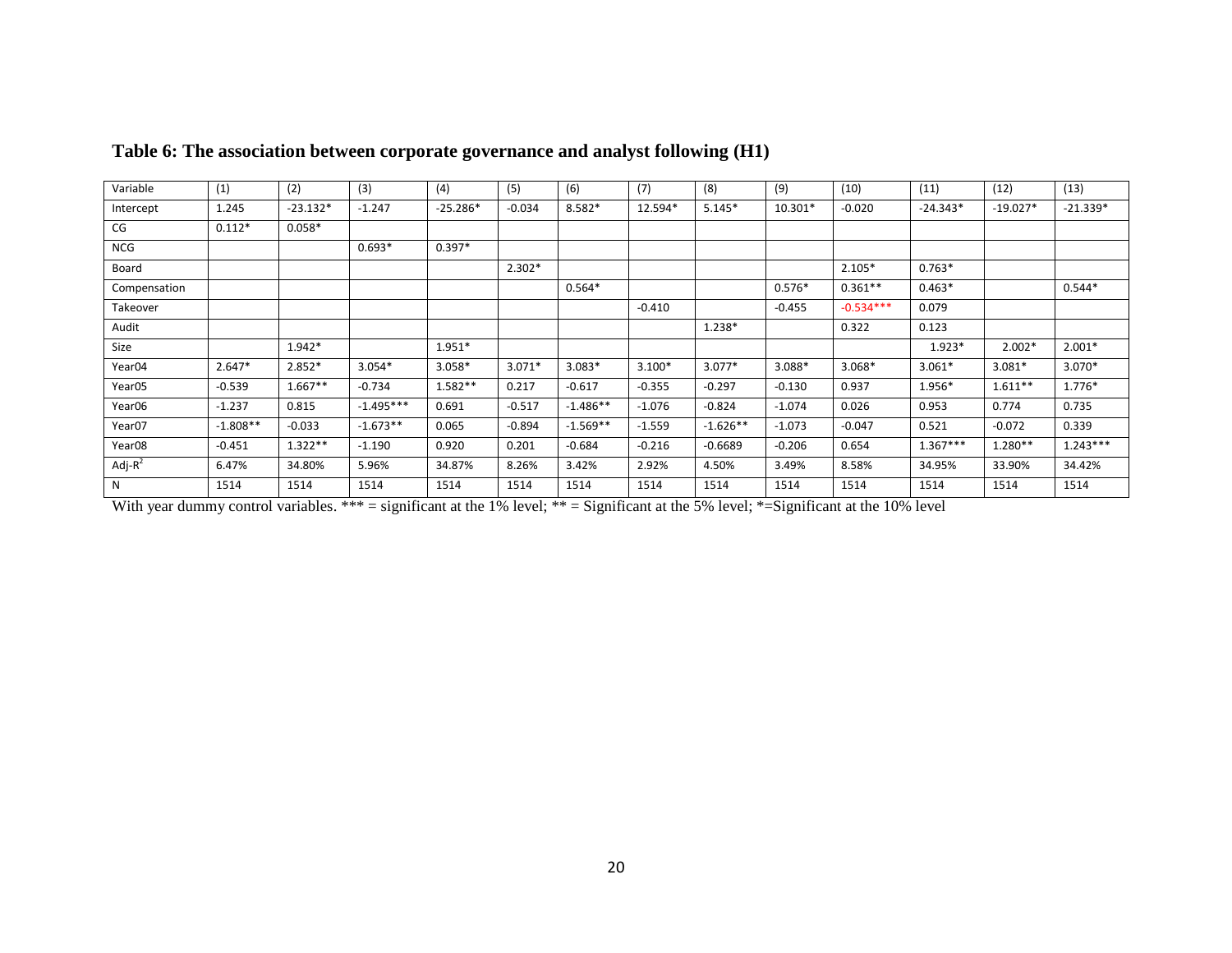| Variable     | Mean   | Std dev | Min            | $1st$ quartile | Median         | $3rd$ quartile | Max    |
|--------------|--------|---------|----------------|----------------|----------------|----------------|--------|
| following    | 10.223 | 6.829   | $\theta$       | 5              | 9              | 14             | 43     |
| CG           | 85.682 | 11.754  | $\overline{0}$ | 80             | 87.9           | 94.2           | 100    |
| <b>NCG</b>   | 17.768 | 1.802   | 6              | 17             | 18             | 19             | 20     |
| Board        | 4.398  | 0.708   | $\mathbf{1}$   | $\overline{4}$ | 5              | 5              | 5      |
| Compensation | 4.103  | 0.996   | $\mathbf{1}$   | $\overline{4}$ | $\overline{4}$ | 5              | 5      |
| Takeover     | 4.781  | 0.655   | $\mathbf{1}$   | 5              | 5              | 5              | 5      |
| Audit        | 4.486  | 0.750   | $\mathbf{1}$   | 5              | 5              | 5              | 5      |
| size         | 14.082 | 1.940   | 10.146         | 12.693         | 13.830         | 15.067         | 21.597 |
| DA           | 0.237  | 0.190   | $\mathbf{0}$   | 0.083          | 0.219          | 0.349          | 1.672  |
| CA           | 0.050  | 0.056   | $\overline{0}$ | 0.015          | 0.037          | 0.065          | 0.860  |
| Q            | 0.501  | 2.123   | $-45.808$      | 0.450          | 0.642          | 0.775          | 3.491  |

# **Table 7: Descriptive statistics for H2**

Based on 1505 observations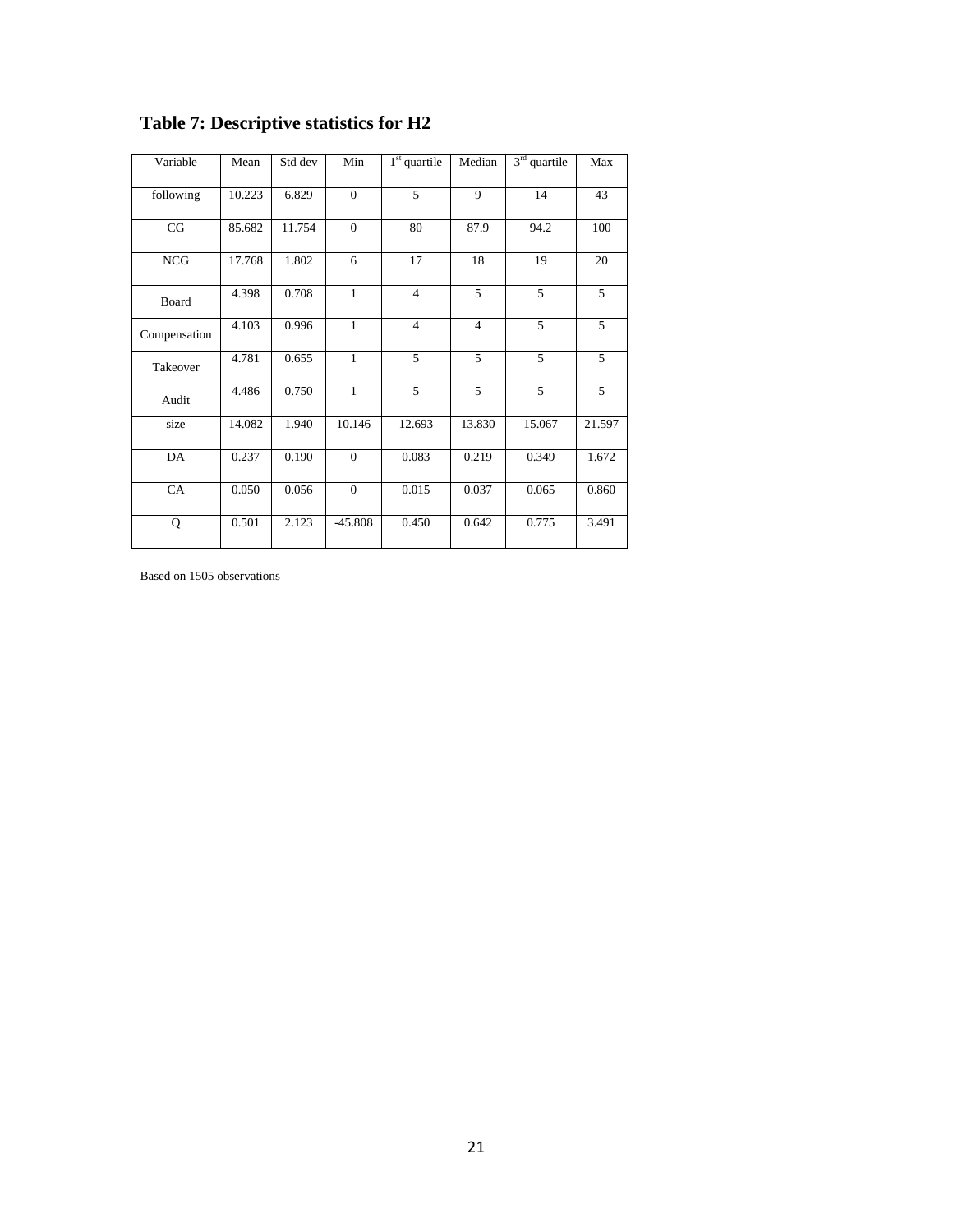|              | Following | CG       | <b>NCG</b> | Board    | Compensation | Takeover   | Audit    | Size      | DA          | <b>CA</b>   | Q         |
|--------------|-----------|----------|------------|----------|--------------|------------|----------|-----------|-------------|-------------|-----------|
| Following    |           | $0.209*$ | $0.185*$   | $0.263*$ | $0.097*$     | $-0.098*$  | $0.154*$ | $0.575*$  | $0.065**$   | $-0.063**$  | $-0.015$  |
| CG           |           |          | $0.711*$   | $0.608*$ | $0.390*$     | $0.157*$   | $0.480*$ | $0.191*$  | $0.094*$    | $-0.012$    | 0.001     |
| <b>NCG</b>   |           |          | 1          | $0.628*$ | $0.656*$     | $0.318*$   | $0.660*$ | $0.135*$  | $0.074*$    | $-0.049***$ | $-0.013$  |
| Board        |           |          |            |          | $0.149*$     | $-0.0883*$ | $0.444*$ | $0.293*$  | $0.111*$    | $-0.075*$   | $-0.004$  |
| Compensation |           |          |            |          |              | $-0.020$   | $0.126*$ | 0.021     | 0.040       | 0.007       | $-0.017$  |
| Takeover     |           |          |            |          |              |            | 0.001    | $-0.166*$ | $-0.049***$ | 0.002       | $-0.013$  |
| Audit        |           |          |            |          |              |            |          | $0.165*$  | $0.062**$   | $-0.058**$  | 0.007     |
| Size         |           |          |            |          |              |            |          |           | $0.195*$    | $-0.105*$   | $0.055**$ |
| DA           |           |          |            |          |              |            |          |           |             | $0.154*$    | $0.056**$ |
| CA           |           |          |            |          |              |            |          |           |             |             | 0.009     |
| Q            |           |          |            |          |              |            |          |           |             |             |           |

# **Table 8: Correlation Matrix**

\*\*\* = significant at the 1% level; \*\* = Significant at the 5% level; \*= Significant at the 10% level